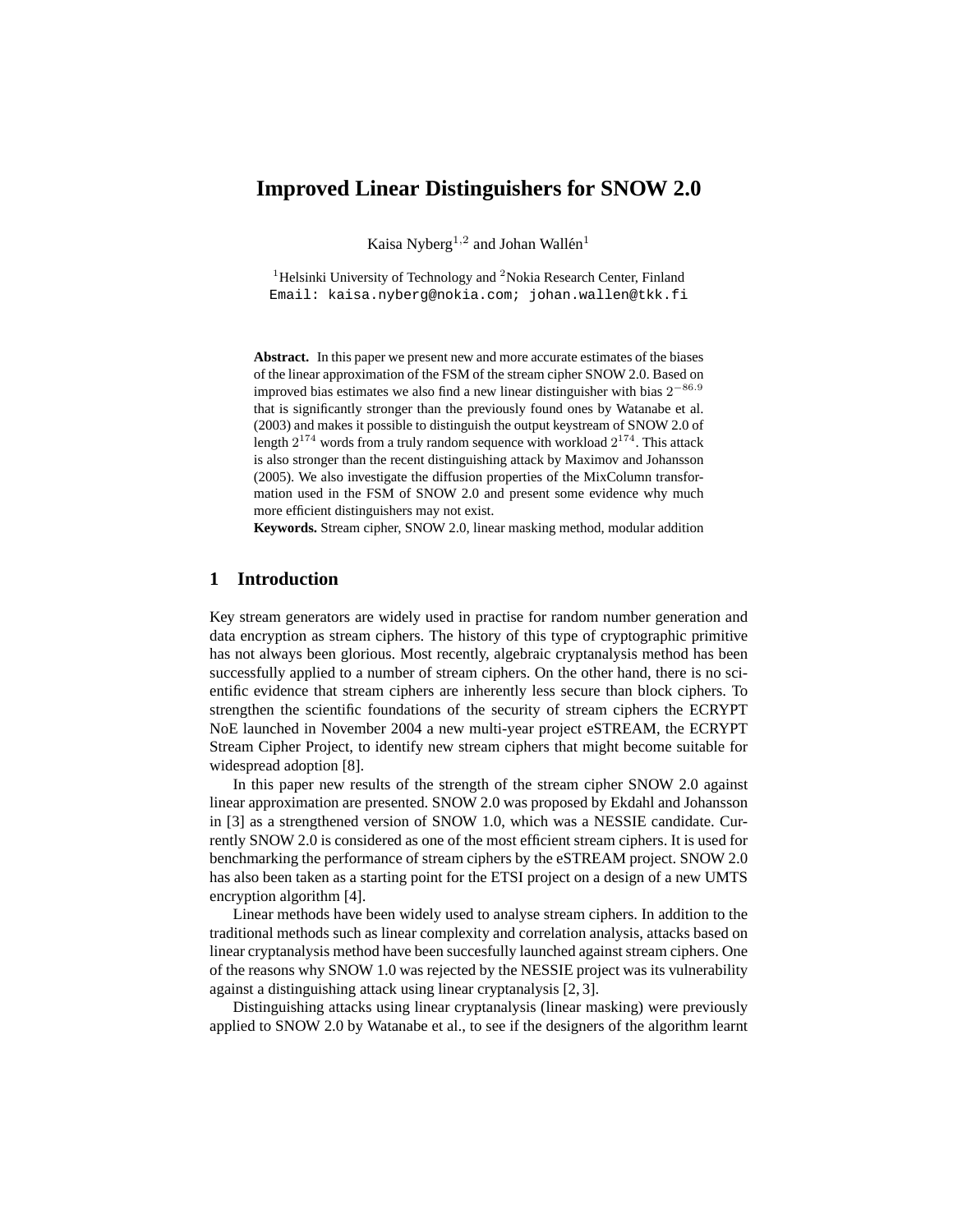their lesson [11]. An efficient distinguisher can be used to detect statistical bias in the key stream, and in some cases, also derive the key or initial state of the key stream generator. In this paper we show that the estimates of the strength of the linear approximations given in [11] were not accurate. Their best masking was estimated to have bias  $2^{-112.25}$ , while the true value is closer to  $2^{-107.26}$ . Further we find a linear masking of the FSM of SNOW 2.0 with bias  $2^{-86.89}$ . Using this masking a distinguishing attack on SNOW 2.0 can be given which requires  $2^{179}$  bits of the key stream and  $2^{174}$  operations. This attack also superceeds the attack by Maximov an Johansson in [7].

The paper is structured as follows. In Section 2 we present the details of SNOW 2.0 as needed in the investigations of this paper. Section 3 explains the linear masking method on SNOW 2.0 and summarises our results. In Section 4 we analyse assumptions under which the bias values in [11] were computed, and show that the assumptions do not hold. We also give examples of large deviations from correct values and investigate the behaviour of linear approximation of modular addition with three inputs. The main too is an algorithm for computing the correlations for modular addition with an arbitrary number of inputs, which we present in Annex A. In Section 5 we present our observations about the structure of SNOW 2.0 and other results from mask searches. Finally, in Section 6 we give some results about resistance against linear distinguishing attacks for SNOW 3G, which is a modification of SNOW 2.0 by ETSI SAGE intended to become a second encryption algorithm for the UMTS system. A draft version of SNOW 3G can be found in [4]. The description of the final version of SNOW 3G and rationale of its design can be found in the design and development report [5].

### **2 The stream cipher SNOW 2.0**

The structure of SNOW 2.0 is depicted in Figure 1. The running engine is a linear feedback shift register (LFSR) consisting of 16 words of length 32 bits each. The LFSR is defined over  $GF(2^{32})$  with feedback polynomial

$$
\alpha x^{16} + x^{14} + \alpha^{-1} x^5 + 1 \in GF(2^{32})[x]
$$

where  $\alpha \in GF(2^{32})$  is a root of the polynomial

$$
x^{4} + \beta^{23}x^{3} + \beta^{245}x^{2} + \beta^{48}x + \beta^{239} \in GF(2^{8})[x]
$$

and  $\beta$  is a root of the polynomial

$$
x^{8} + x^{7} + x^{5} + x^{3} + 1 \in GF(2)[x].
$$

The bitwise xor of two 32-bit blocks is denoted by  $\oplus$  and addition modulo  $2^{32}$  is denoted by  $\boxplus$ . The LFSR feeds into a finite state machine (FSM). The FSM has two 32-bit registers R1 and R2. The state of the LFSR at time t is denoted by  $(s_{t+15}, \ldots, s_t)$ . The input to the FSM is  $s_{t+15}$  and  $s_{t+5}$  and the output  $F_t$  of the FSM is calculated as

$$
F_t = (s_{t+15} \boxplus R1_t) \oplus R2_t,
$$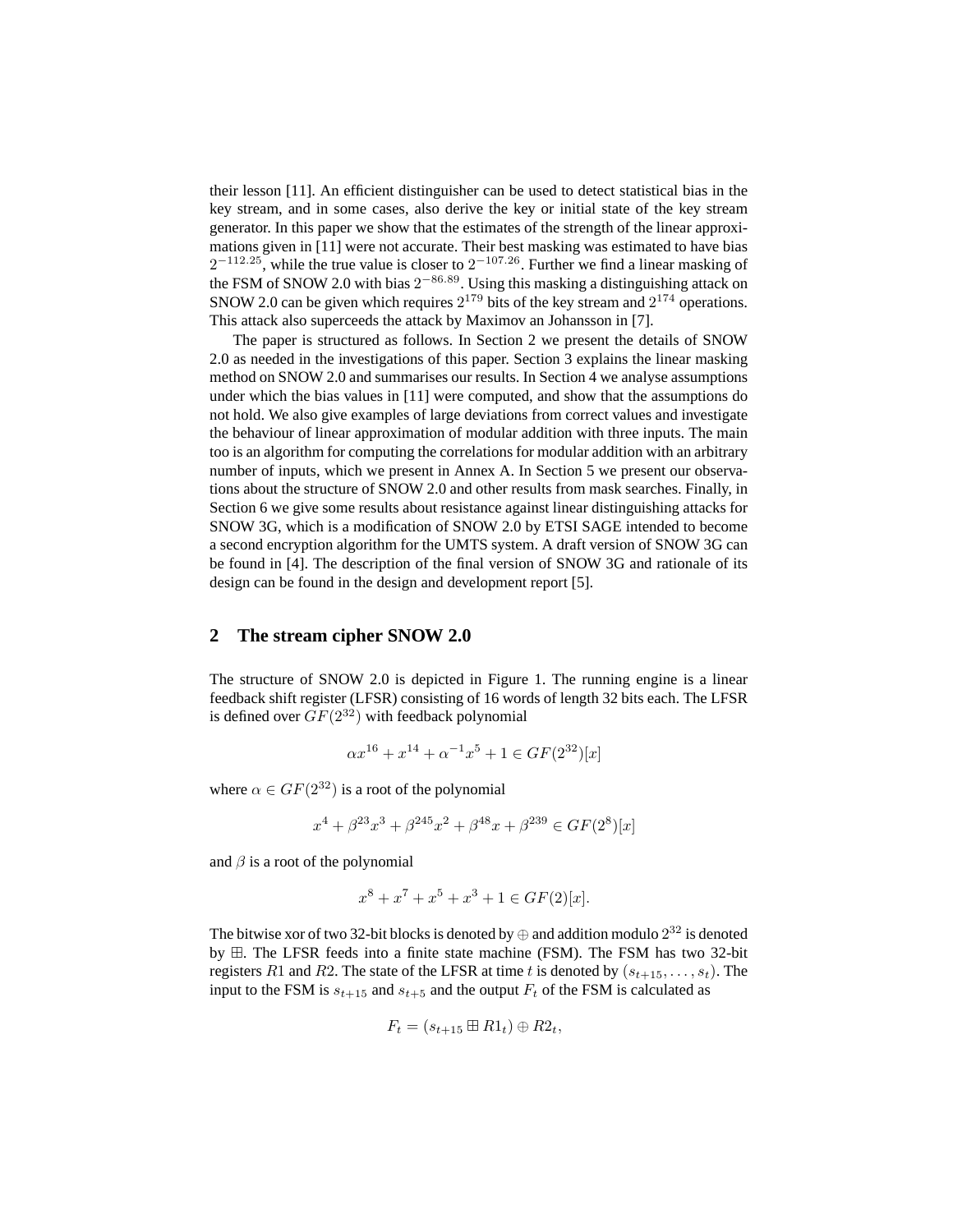for all  $t \geq 0$ , where we have denoted by  $R1_t$  and  $R2_t$  the contents of the registers R1 and R2, respectively, at time t. Then the output  $z_t$  of the keystream generator is given as

$$
z_t = F_t \oplus s_t.
$$

The contents of R1 is updated as  $s_{t+5} \boxplus R2_t$  and the contents of R2 is updated as  $S(R1_t)$  where the transformation S is composed of four parallel AES S-boxes followed by the AES MixColumn transformation. For the purposes of this paper only the details of the LFSR and the FSM are needed. For a complete description of SNOW 2.0 we refer to the paper [3] by Ekdahl and Johansson.



**Fig. 1.** SNOW 2.0

# **3 The linear masking method on SNOW 2.0**

### **3.1 Linear masking of the FSM**

We denote  $\mathbf{F}_2 = GF(2)$ . Let *n* be a non-negative integer. Given two vectors  $x =$  $(a_{n-1},...,a_0)$  and  $y=(b_{n-1},...,b_0) \in \mathbf{F}_2^n$ , let  $x \cdot y$  denote the standard inner product  $x \cdot y = a_{n-1}b_{n-1} \oplus \ldots \oplus a_0b_0$ . A constant vector which is used to compute inner product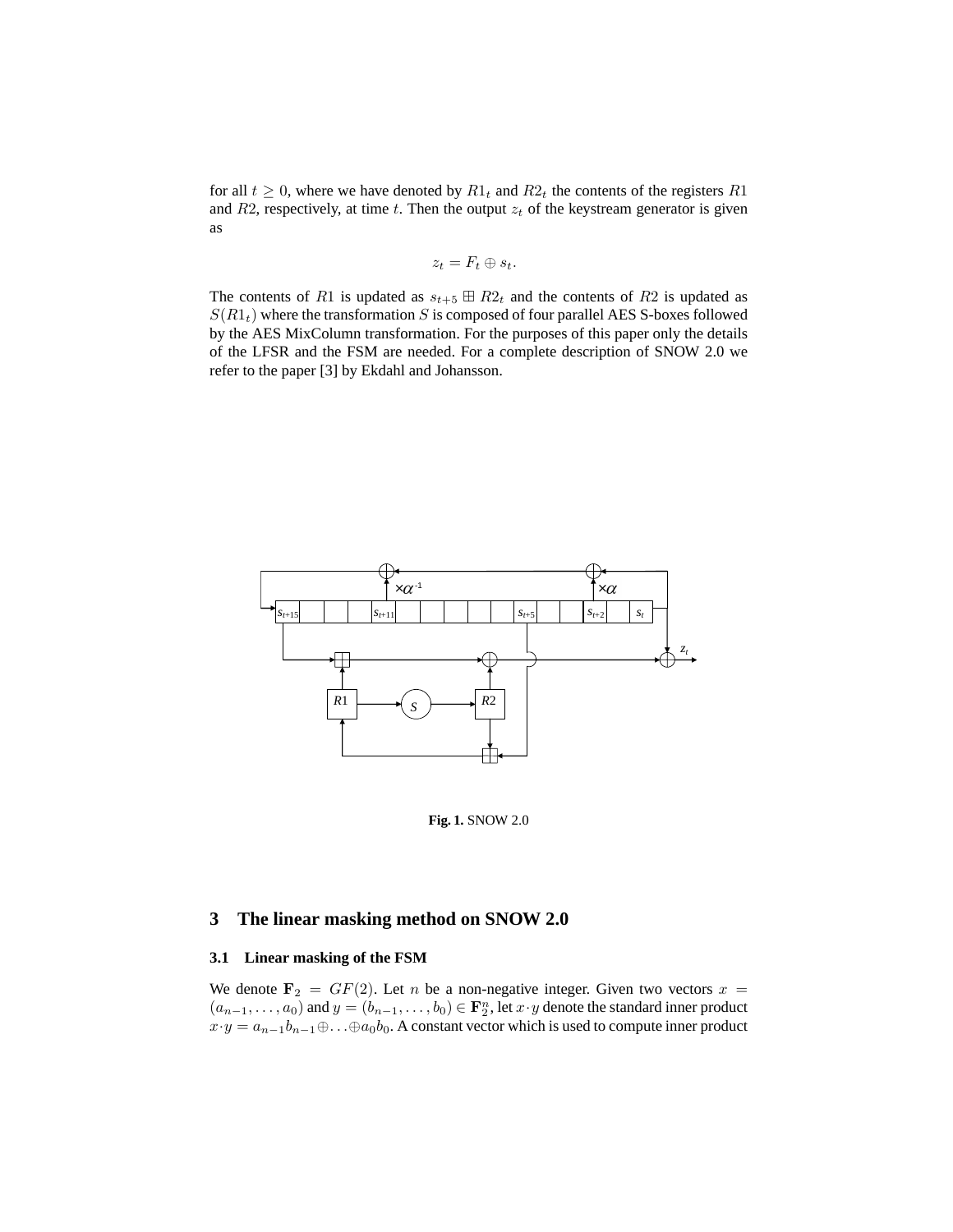

**Fig. 2.** Linear masking of SNOW 2.0

with inputs (outputs) of a function is called a linear input (output) mask of the function. Given a linear mask  $\Gamma \in \mathbf{F}_2^n$  and an element  $\alpha \in \mathbf{F}_2^n$ , we denote by  $\Gamma \alpha$  the linear mask, which satisfies the following equality

$$
\varGamma\alpha\cdot x=\varGamma\cdot\alpha x,\ \text{for all}\ x\in\mathbf{F}_2^n,
$$

where the product  $\alpha x$  is taken in  $GF(2^{32})$ . Let m and n be positive integers. Given a functional dependency  $F: \mathbf{F}_2^n \to \mathbf{F}_2^m$ , a linear input mask  $\Lambda \in \mathbf{F}_2^n$  and a linear output mask  $\Gamma \in \mathbf{F}_2^m$ , the strength of the linear approximate relation  $\Gamma \cdot F(x) = \Lambda \cdot x$ , for  $x \in \mathbf{F}_2^n$ , is measured using its correlation

$$
cor_F(\Lambda, \Gamma) = cor(\Gamma \cdot F(x) \oplus \Lambda \cdot x)
$$
  
= 2<sup>-n</sup>(#{x \in **F**<sub>2</sub><sup>n</sup> :  $\Gamma \cdot F(x) \oplus \Lambda \cdot x = 0$ } - #{x \in **F**<sub>2</sub><sup>n</sup> :  $\Gamma \cdot F(x) \oplus \Lambda \cdot x = 1$ }).

For the purposes of this paper we use a derived value  $\epsilon_F (\Lambda, \Gamma) = |\text{cor}_F (\Lambda, \Gamma)/2|$  and call it the bias of the linear approximate relation  $\Gamma \cdot F(x) = \Lambda \cdot x$ .

The linear masking method was applied to SNOW 2.0 in [11]. The linear approximation of the FSM of SNOW 2.0 used in [11] is depicted in Figure 2 in a slightly generalised form. In [11], it was always assumed that the output masks  $\Gamma$  at time t and  $\Lambda$  time  $t + 1$  are equal, for all  $t \geq 0$ . In case when they are allowed to be different, it is straightforward to verify that the main distinguishing equation, [11], Equation (12),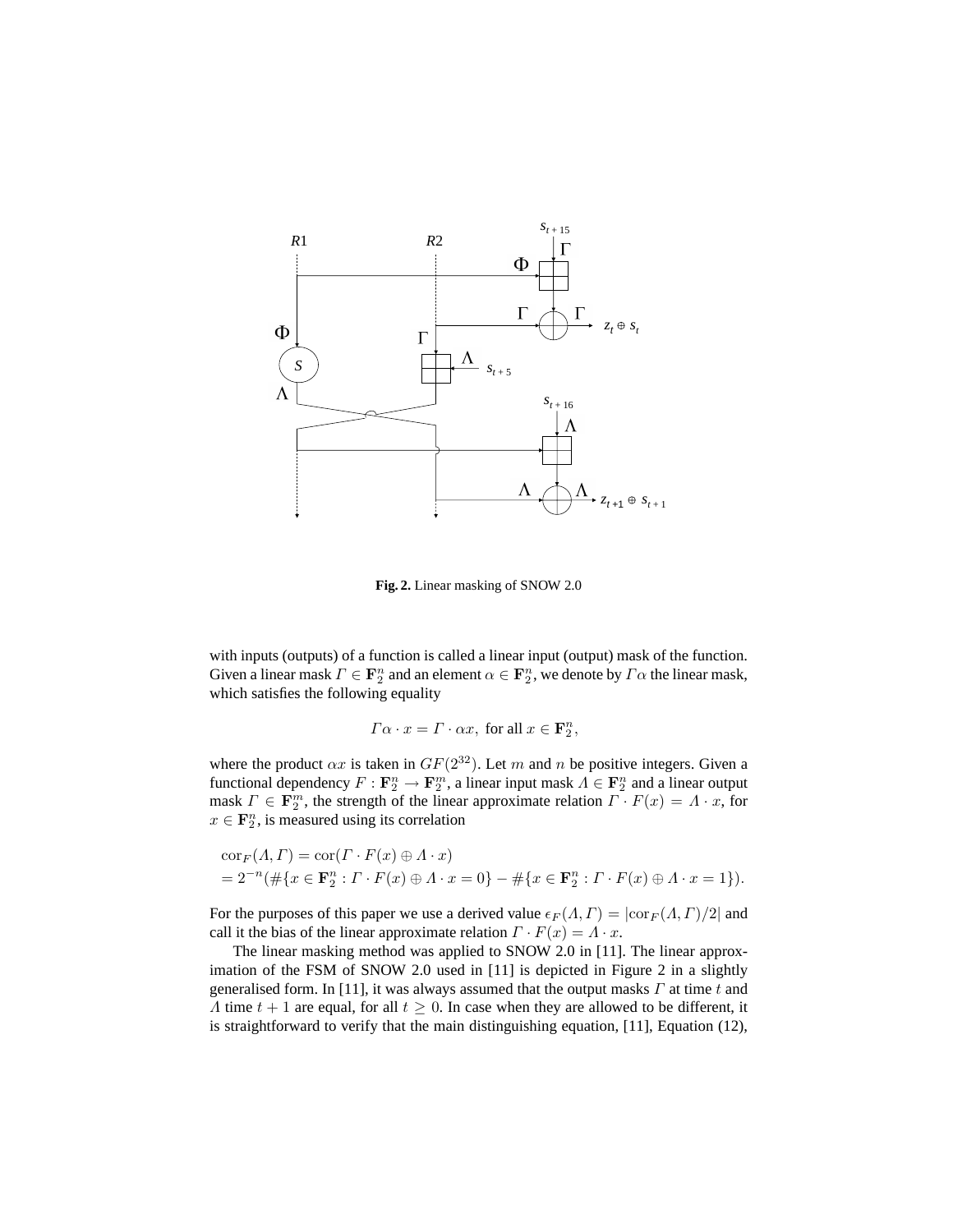takes the following form

$$
\Gamma \cdot (z_{t+16} \oplus z_{t+2}) \oplus \Gamma \alpha \cdot z_t \oplus \Gamma \alpha^{-1} \cdot z_{t+11} \oplus \n\Lambda \cdot (z_{t+17} \oplus z_{t+3}) \oplus \Lambda \alpha \cdot z_{t+1} \oplus \Lambda \alpha^{-1} \cdot z_{t+12} = 0,
$$
\n(1)

for all  $t \geq 0$ . This relation is obtained by using the approximation depicted in Figure 2 four times: firstly, two times with the mask pair  $\Gamma$ ,  $\Lambda$  at time  $t + 2$  and  $t + 16$ , then once with the mask pair  $\Gamma \alpha$ ,  $\Lambda \alpha$  at time t, and finally once with the mask pair  $\Gamma \alpha^{-1}$ ,  $\Lambda \alpha^{-1}$ at time  $t+11$ . Given the biases, these four approximations can be combined and the total bias value computed using the Piling Up Lemma [6]. Similarly as in [11] we denote by  $\epsilon_{FSM}(\Lambda, \Gamma)$  the bias of the linear approximate relation of Figure 2. Hence the total bias  $\epsilon(A, \Gamma)$  of the linear distinguisher (1) is calculated as

$$
\epsilon(\Lambda, \Gamma) = 8\epsilon_{FSM}(\Lambda, \Gamma)^2 \epsilon_{FSM}(\Lambda \alpha, \Gamma \alpha) \epsilon_{FSM}(\Lambda \alpha^{-1}, \Gamma \alpha^{-1}).
$$

We also introduce a new mask  $\Phi$ , see Figure 2, whose role will be explained in subsection 4.2.

### **3.2 Our Results**

We implemented a new wider mask search over the FSM SNOW 2.0 to achieve more accurate and improved estimates of the total bias of the linear distinguisher (1). In particular,

- **–** we allow output masks Γ and Λ be different; and
- **–** we improve the accuracy of the estimates of the bias values.

The effect of the first change turns out not to be significant. Suitable candidates for Γ were searched by first identifying Γ such that it performs reasonably well with  $Λ$  in the linear approximation. Here algorithms from [10] were used. Still, for a given  $\Lambda$ , the total bias of the distinguisher of Equation (1) is usually higher with  $\Gamma = \Lambda$  than with any  $\Gamma \neq \Lambda$ . In some cases higher biases where obtained with  $\Gamma \neq \Lambda$  but the achieved bias values were far from the best. Two show that such cases exist we give an example in Table 1.

|                      | $\epsilon(A,\Gamma)$ |
|----------------------|----------------------|
| 0x044002400x04400240 |                      |
| 0x044002400x04400360 | 122.29               |
| 0x084002800x08400280 | $-140.67$            |
| 0x084002800x084003a0 | $2^{-124.41}$        |

**Table 1.** Two masks  $\Lambda$  with higher bias with  $\Gamma \neq \Lambda$ .

The strongest linear approximation of the FSM of SNOW 2.0 found in our search is using the distinguisher (1) with  $\Lambda = \Gamma = 0 \times 00018001$ . The values of the biases of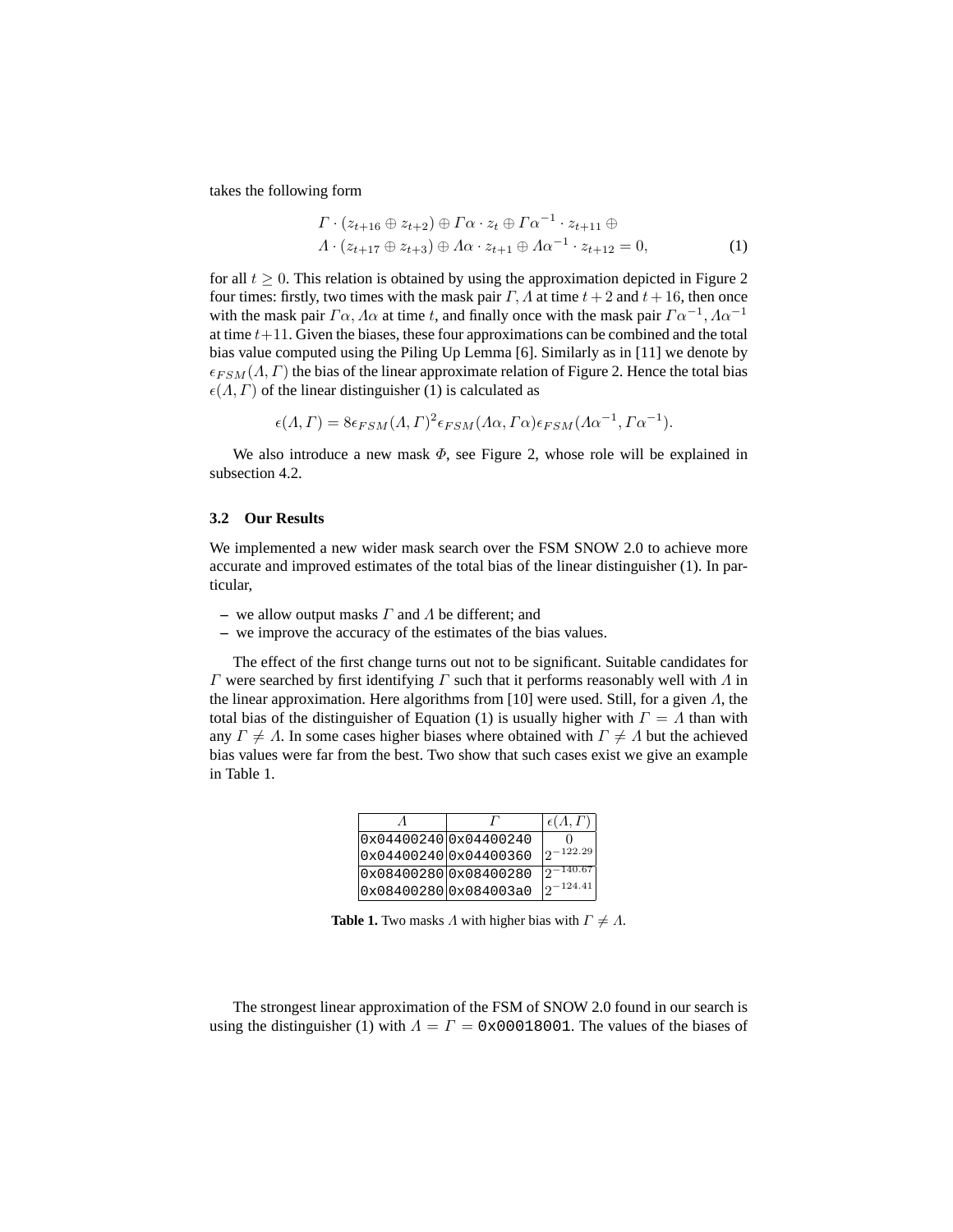|                                          | mask value                | $\epsilon_{FSM}$ |
|------------------------------------------|---------------------------|------------------|
|                                          | $0x000180012^{-15.496}$   |                  |
| $A\alpha$                                | $0xc7000180 2^{-27.676} $ |                  |
| $\Lambda$ <sub><math>\alpha</math></sub> | $0x0180015c 2^{-31.221}$  |                  |

**Table 2.** The mask  $\Lambda = \Gamma$  with the highest bias  $2^{-86.89}$  for the linear distinguisher (1).

|                     | mask value | $\epsilon_{FSM}$              | $\epsilon_{FSM}$  |
|---------------------|------------|-------------------------------|-------------------|
|                     |            | estimate in [11] our estimate |                   |
|                     | 0x0303600c | -27.61                        | –24.48            |
| $\varLambda \alpha$ | 0x0c030360 | $2^{-27.61}$                  | $2-24.49$         |
| $A\alpha$           | 0x03600c63 | $2^{\sim}$ -32.42             | $2^{\sim}$ -36.82 |

**Table 3.** Improved estimates of the biases for the best mask in [11]

the linear approximation of the FSM are given in Table 2. They result in the total bias value of  $2^{-86.89}$ . This value is significantly higher than the bias value  $2^{-112.25}$  achieved using the best linear mask 0x0303600 reported in [11]. The difference of results is due to the fact that Watanabe et al., used different and less accurate estimates of bias values as will be explained in more detail in Section 4. In Table 3 we give the new and more accurate bias values for the best mask in [11] which show that its strength was originally underestimated. Our new estimate of the total bias is  $2^{-107.26}$ .

We also looked at other linear approximations of SNOW 2.0 FSM than the one depicted in Figure 1. These will be discussed in Section 5.

# **4 Improved approximation over dependent functions**

In [11] the biases of the linear approximations of the FSM were calculated under the assumption that all linear approximations over various nonlinear functions involved in the approximation depicted in Figure 2, the S-box ensemble  $S$  and the three additions modulo  $2^{32}$ , are independent. Such an assumption is often reasonable in practise since there is no evidence of dependency although it is not possible to prove the opposite either. However, in the linear approximation of the FSM of SNOW 2.0, see Figure 2, there are two cases where combinations of two subsequent approximations are strongly dependent. The first such case is when one approximates over two subsequent additions modulo  $2^{32}$ , that is, the output from the first addition is an input to the second addition. We will show in the next subsection that this must be handled as addition modulo  $2^{32}$ with three inputs and not as two independent additions with two inputs. The second case is due to the fact that the value in register  $R1$  is both an input to the modular addition  $\boxplus$  and an input to the S-box ensemble S.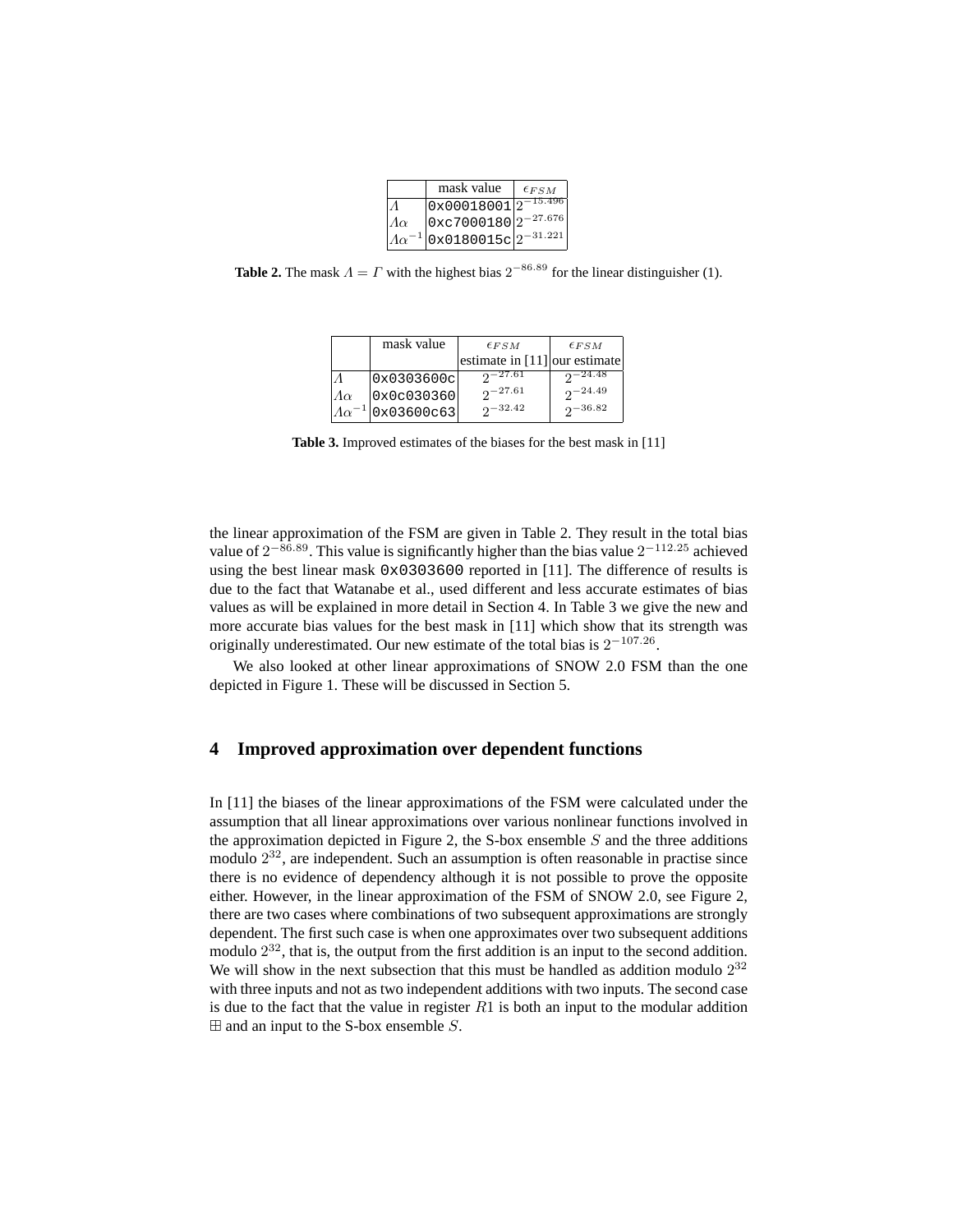#### **4.1 Linear approximation over two subsequent modular additions**

In this section we investigate the behaviour of two consecutive modular additions with two inputs each, where the output from the first addition is input to the second one. Clearly such a composition is equivalent to one modular addition with three inputs. Previously, results and algorithms for computing biases of linear approximations have been presented only for the case with two inputs, see [10]. The basic algorithm for computing the bias for given input and output masks can be straightforwardly generalised to the case with an arbitrary finite number of inputs, and is given in Annex A. Our results show that the behaviour of modular addition under linear approximation depends to a large extent on the number of inputs. As a first result we demonstrate in Table 4 the reasons why the best linear mask found by us was not found by Watanabe et al. We denote by  $\epsilon_+$  the bias of linear approximation of modulo  $2^{32}$  addition with two inputs and by  $\epsilon_{++}$  the same value with three inputs using the same given mask value for all input and output masks. The value  $2\epsilon_+^2$  in the middle is the one used in [11] in place of  $\epsilon_{++}$ .

|  | mask value $\epsilon_+$ $2\epsilon_+^2$ $\epsilon_{++}$        |  |  |
|--|----------------------------------------------------------------|--|--|
|  | $0x00018001$ $2^{-2}$ $2^{-3}$ $2^{-2.58}$                     |  |  |
|  | $A\alpha$   0xc7000180 $ 2^{-26} 2^{-51} 2^{-6.75}$            |  |  |
|  | $ \Lambda\alpha^{-1} $ 0x0180015c $ 2^{-7} 2^{-13} 2^{-7.71} $ |  |  |

**Table 4.** Biases of linear approximation of addition with 2 inputs and 3 inputs for the best mask.

| mask value                       | $\epsilon$ + | $\epsilon_{++}$ |
|----------------------------------|--------------|-----------------|
| $0x00000010$ <sup>2-5</sup>      |              | $\mathcal{D}$   |
| 0x00000100 $2^{-9}$ $2^{-2.59}$  |              |                 |
| $0x00001000 2^{-13} 2^{-2.58}$   |              |                 |
| $0x00010000 2^{-17} 2^{-2.58}$   |              |                 |
| $0x0010000002^{-21}2^{-2.58}$    |              |                 |
| $0x0100000002^{-25}$ $2^{-2.58}$ |              |                 |

**Table 5.** Biases of linear approximation of addition with 2 inputs and 3 inputs for some 1-bit masks.

It is also interesting to observe how differently linear approximation with one-bit masks behave over modular addition. In the two input case, the strength of the linear approximation degrades when moving towards the most significant bits. For addition with three inputs the bias values are almost the same in all positions as shown in Table 5. Moreover, we observed that linear approximation over modular addition with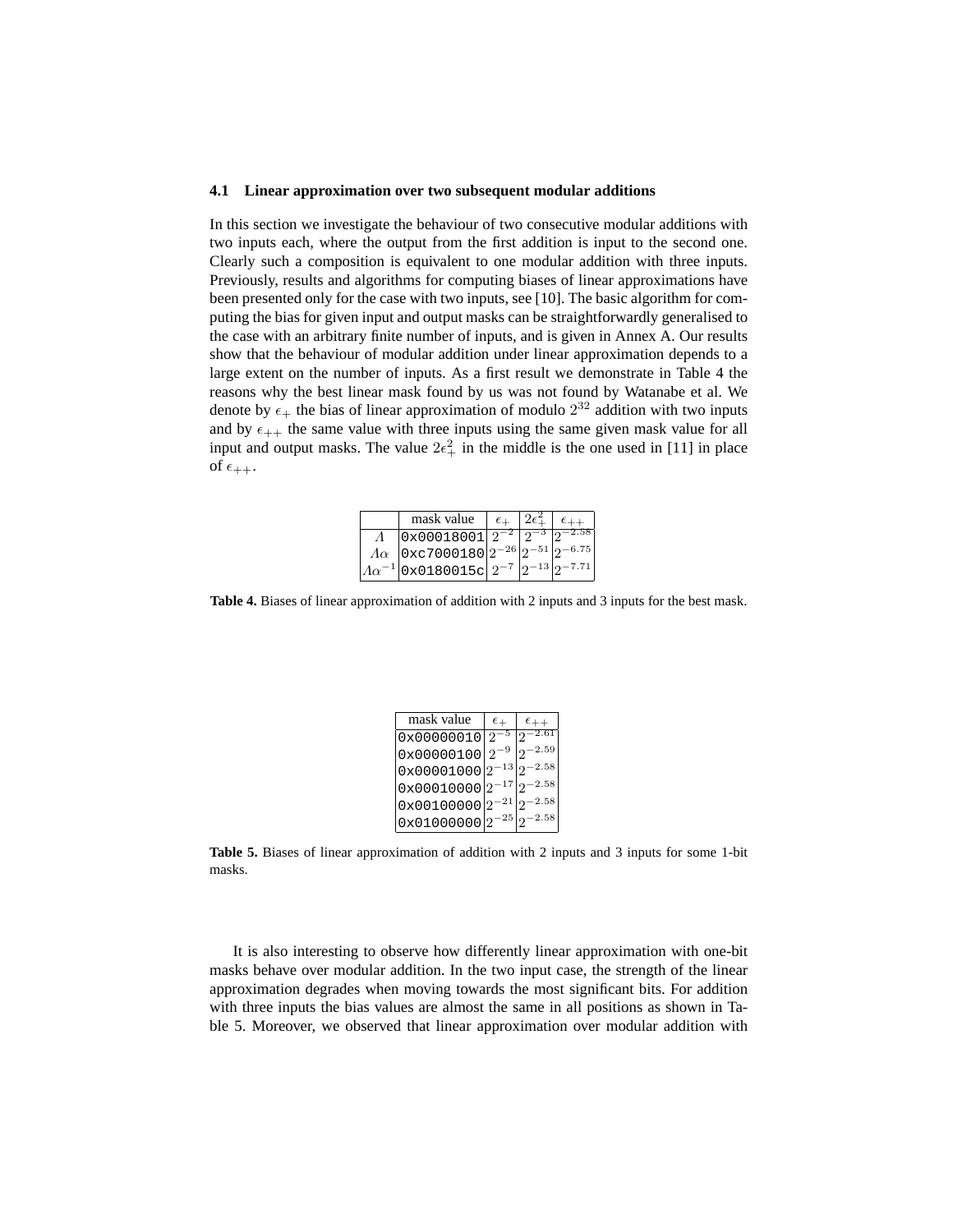three inputs is more flexible and gives better bias values also when not all input masks are the same. The same holds in general for very sparse masks. Therefore we made an exhaustive search over all masks  $\Lambda$  with at most five non-zero bits. The results are given in Section 5.

#### **4.2 Linear approximation over composition of different functions**

The modular addition  $\boxplus$  and an input to the S-box ensemble S have the contents of register  $R1$  as common inputs. Since  $S$  is invertible, we can compose these functions as follows:

$$
f: y, z \mapsto S^{-1}(y) \boxplus z,
$$

for all y that are output from the S-box ensemble and for all  $z = s_{t+15}$ . The task is to compute the correlation between the following linear combination of inputs and linear combination of outputs

$$
cor(\Gamma \cdot f(y, z) \oplus \Gamma \cdot z \oplus \Lambda \cdot y).
$$

By applying a well-known theorem about correlations over composed functions, see e.g. [9], Theorem 3, we get that the correlation can be computed as a sum of partial correlations over all intermediate linear masks  $\Phi$  as follows:

$$
\begin{aligned}\n\text{cor}( \Gamma \cdot f(y, z) \oplus \Gamma \cdot z \oplus \Lambda \cdot y) \\
&= \sum_{\Phi} \text{cor}(\Gamma \cdot (w \boxplus z) \oplus \Phi \cdot w \oplus \Gamma \cdot z) \text{cor}(\Phi \cdot S^{-1}(y) \oplus \Lambda \cdot y) \\
&= \sum_{\Phi} \text{cor}(\Gamma \cdot (w \boxplus z) \oplus \Phi \cdot w \oplus \Gamma \cdot z) \text{cor}(\Phi \cdot x \oplus \Lambda \cdot S(x)).\n\end{aligned}
$$
\n(2)

Considering the addition modulo  $2^{32}$  and the S-box ensemble S as independent functions is equivalent of taking just one term in the sum (2). Moreover, in [11] this one term was selected with  $\Phi = \Lambda = \Gamma$ . We observed that this may cause large deviations from the true value. On the other hand, including all terms of the sum would mean unnecessarily large amount of work. It turns out that including all terms with  $\text{cor}( \Gamma \cdot )$  $(w \boxplus z) \oplus \overline{\Phi} \cdot w \oplus \overline{\Gamma} \cdot z) \geq 2^{-24}$  yields sufficiently accurate estimates of the total correlation over the composed function. To search for all such linear masks  $\Phi$  we used the algorithms by Wallén [10] (see Annex A). This explains the role of the linear mask  $\Phi$  in Figure 2.

### **5 More searches**

### **5.1 Reducing the number of active S-boxes**

One strategy to increase the total bias of the linear approximation would be to limit the number of active S-boxes in the S-box ensemble S. Given an output mask  $\Lambda$  of S let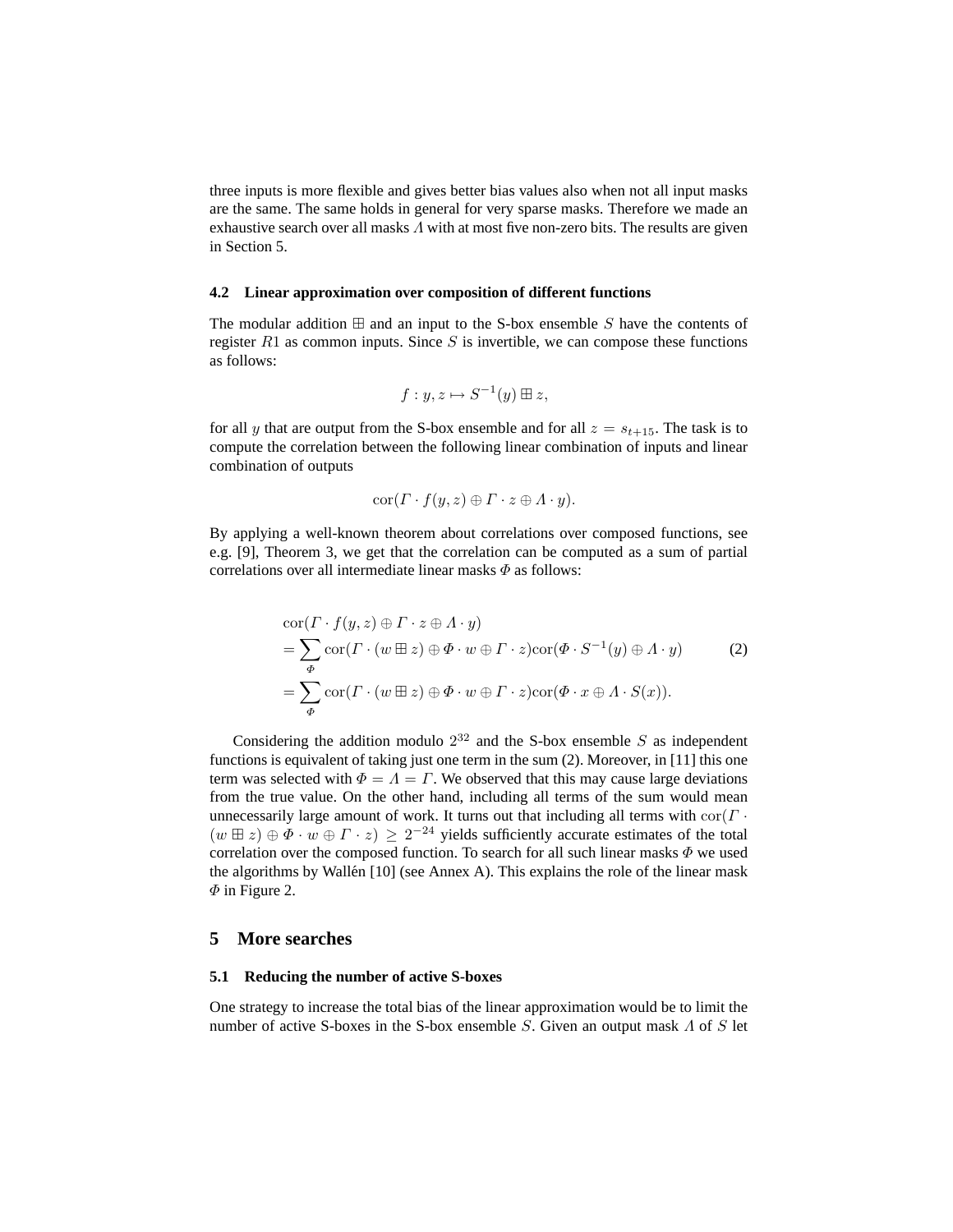us denote by  $\Omega$  the mask such that  $\Omega \cdot x = \Lambda \cdot Mx$ , for all 32-bit values x, where M denotes the MixColumn transformation of the AES. Our best mask  $\Lambda = 0 \times 00018001$ corresponds to the mask  $\Omega = 0 \times 0041c01$ . It means that only three S-boxes are active in the approximation of the FSM. However, in linear approximation with  $\Lambda \alpha$  and  $\Lambda \alpha^{-1}$ all four S-boxes are active. This means that in our best approximation of relation (1) the total number of active S-boxes is 14.

The MixColumn transformation is known to have good diffusion properties, more precicely, the total number of nonzero octets in  $(\Omega, \Lambda)$  mask pairs is at least five. For linear approximation of SNOW 2.0 the diffusion properties of MixColumn must be investigated in combination with multiplication by  $\alpha$  and  $\alpha^{-1}$ . More precisely, it would be interesting to know exactly how many S-boxes at least are involved in the linear approximation (1). For this purpose, we studied all masks  $\Lambda$  such that the corresponding  $\Omega$ has at most two non-zero octets. For each such  $\Lambda$  we computed the masks  $\Lambda \alpha$  and  $\Lambda \alpha^{-1}$ and their related  $\Omega$ -masks, for which the number of non-zero octets was determined. Finally the total number of non-zero octets involved in the four FSM approximations in (1) was computed for each Λ. The same search was performed also for all Λ such that the input mask to M corresponding to  $\Lambda \alpha$  ( $\Lambda \alpha^{-1}$ , respectively) has at most two non-zero octets. The minimum number of active S-boxes was found to be 7, and there are four masks  $\Lambda$  having this property. They are 0x64ad5846, 0xad584664, 0x55bcc50d and  $0 \times 0$ d55bcc5, and their respective one-octet input masks to MixColumn M are: 0xd7000000, 0x000000d7, 0x00210000 and 0x00002100. However, none of these four masks  $\Lambda$  has a second mask  $\Gamma$  with a non-zero total bias over approximation (1). This follows from the results of a wider search we explain next.

We made a comprehensive search over all masks  $\Lambda$  such that the input mask  $\Omega$  to M has at most two non-zero octets. This means limiting the search for such masks  $\Lambda$ that in approximation over the S-box-ensemble S at most two S-boxes are active. For any such  $\Lambda$  there was no  $\Gamma$  such that the linear approximate relation (1) would have a non-zero bias. This is obviously a strength in the structure of SNOW 2.0. We can only give a heuristic explanation of the reasons why this happens. Assume  $\Lambda$  is such that only two S-boxes are active. Then one can find an approximation over the FSM with a pretty good bias. Then  $\Gamma$  typically has two or three nonzero octets. Four non-zero octets may be possible in theory (we could not find any examples) but then in two of the octets only the least or the most significant bit is non-zero. In other words, the mask is sparse. Also when modified by  $\alpha$  (or  $\alpha^{-1}$ ) the sparse structure is preserved. On the other hand, when  $\Lambda$  is modified by  $\alpha$  (or  $\alpha^{-1}$ ) then almost always all four S-boxes will be active, and consequenty, the mask  $\Phi$  has four nonzero octets. Therefore in about all cases, if not all, the mask  $\Gamma \alpha$  and the mask  $\Phi$  that fits over the S-box ensemble with  $\Lambda \alpha$ have different structure. The same holds for the approximation of the FSM with  $\Gamma \alpha^{-1}$ and  $\Lambda \alpha^{-1}$ . Since both of them should work to make the entire approximation work, the chances are negligible.

#### **5.2 Sparse masks**

As explained above we were not able to significantly reduce the number of S-boxes that are active in the linear approximate relation (1). On the other hand, we observed that the modular addition with three inputs can be efficiently approximated using sparse masks.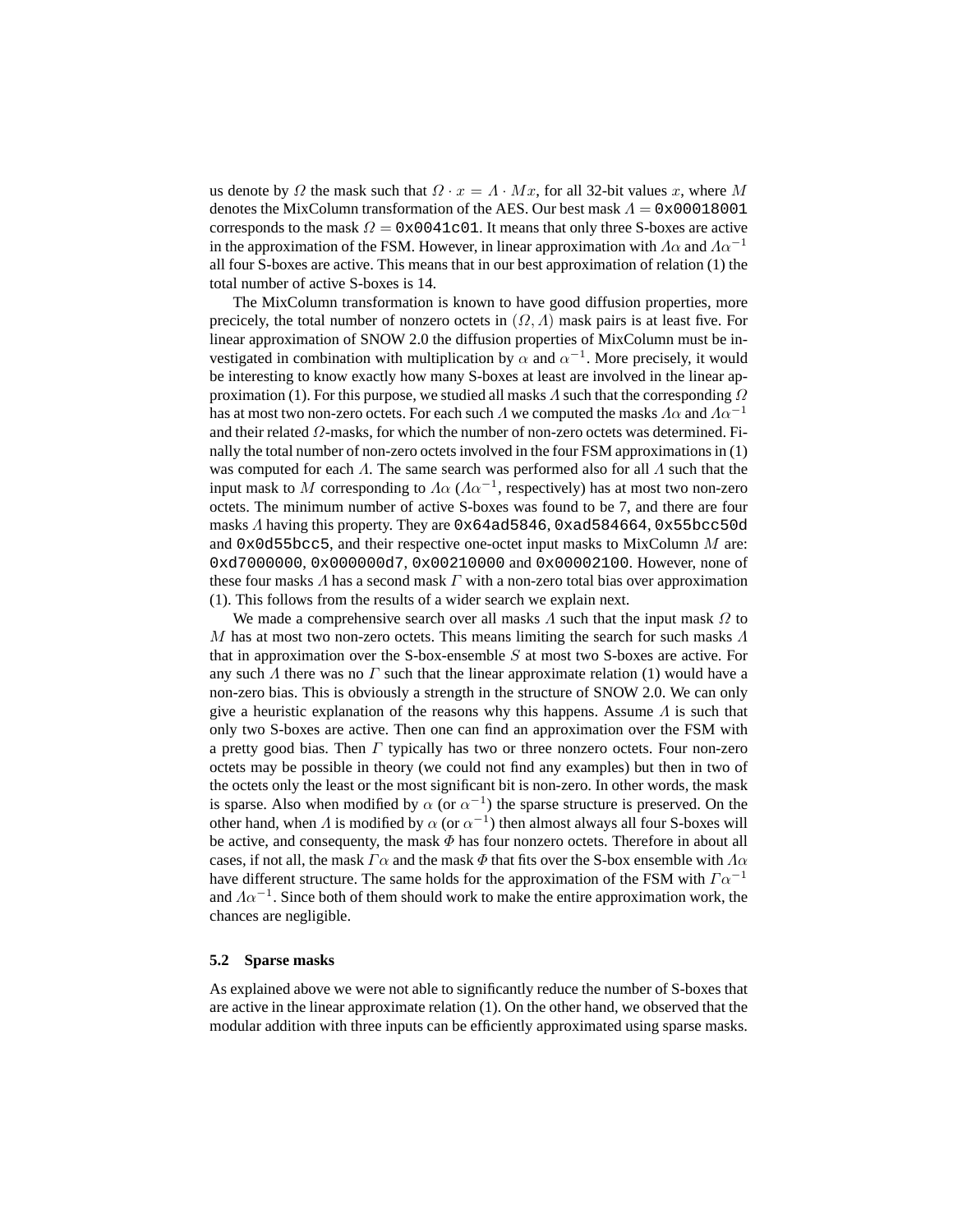This is also well exemplified by the best linear distinguisher we found, which is based on a three-bit linear mask. Motivated by this observation we made a complete search over all masks  $\Lambda$  with at most five non-zero bits, allowing as in all our searches the mask  $\Gamma$  to be different from  $\Lambda$ . For one and two-bit masks there were no results. For the three-bit masks it turned out that we already found the best one. The best masks with four or five nonzero bits and their respective bias values are given in Table 6. The total bias of the linear distinguisher (1) with the four-bit mask  $\Lambda = \Gamma = 0 \times 40100060$  is  $2^{-89.95}$ , and with the five-bit mask  $\Lambda = \Gamma = 0 \times 00040701$  it is  $2^{-89.25}$ .

|                    | mask value | $\epsilon_{FSM}$          |
|--------------------|------------|---------------------------|
|                    | 0x40100060 | $\Omega$                  |
| $A\alpha$          | 0x02401000 | $2^{-26.94}$              |
|                    | 0x10006029 | $-29.02$<br>$\mathcal{D}$ |
|                    | 0x00040701 | $\mathcal{D}$             |
| $\varLambda\alpha$ | 0x75000407 | $2^{-27.47}$              |
|                    | 0x04070100 | $2^{-27.35}$              |

**Table 6.** The best four-bit and five-bit linear masks Λ

#### **5.3 Three-round distinguisher**

Also other more complex distinguishers were investigated. In particular, we looked at the distiguisher which involves output at time  $t - 1$ , t and  $t + 1$ , two instances of the S-box ensemble S and five (or four, if  $\Pi = 0$ ) modular additions  $\boxplus$  out of which two collapse into one addition with three inputs, see Figure 4 in Annex B. The resulting linear approximative relation is given in equation (3) in Annex B. Such a three-round distinguisher could compete with the two-round one only if the number of active S-boxes could be significantly reduced. However, this does not seem to be possible, for the same reason why the two-round distinguisher does not have non-zero bias with small number of active S-boxes as explained above in Section 5.1. Moreover, in approximations for (3), approximation over the latter S-box ensemble involves at least seven active Sboxes. The absolute minimum for the first S-box ensemble is four active S-boxes. Since the largest achievable bias of linear approximation over the AES S-box is  $2^{-4}$  we get a theoretical upperbound of  $2^{10}(2^{-4})^{11} = 2^{-34}$  to the bias of (3) for SNOW 2.0. The largest bias for the approximation (3) we have seen in practise is  $2^{-202.17}$ . In this case, the masks  $\Gamma$ ,  $\Pi$  and  $\Lambda$  had 2,3 and 4 non-zero octets, respecively. In the first S-box ensemble, totally 6 S-boxes were active, and in the second S-box ensemble 10 S-boxes were active.

# **6 Linear distinguishers for SN0W 3G**

During its still relatively short lifetime SNOW 2.0 has gained confidence as demonstrated by the fact that it has been selected as a starting point for a few new designs,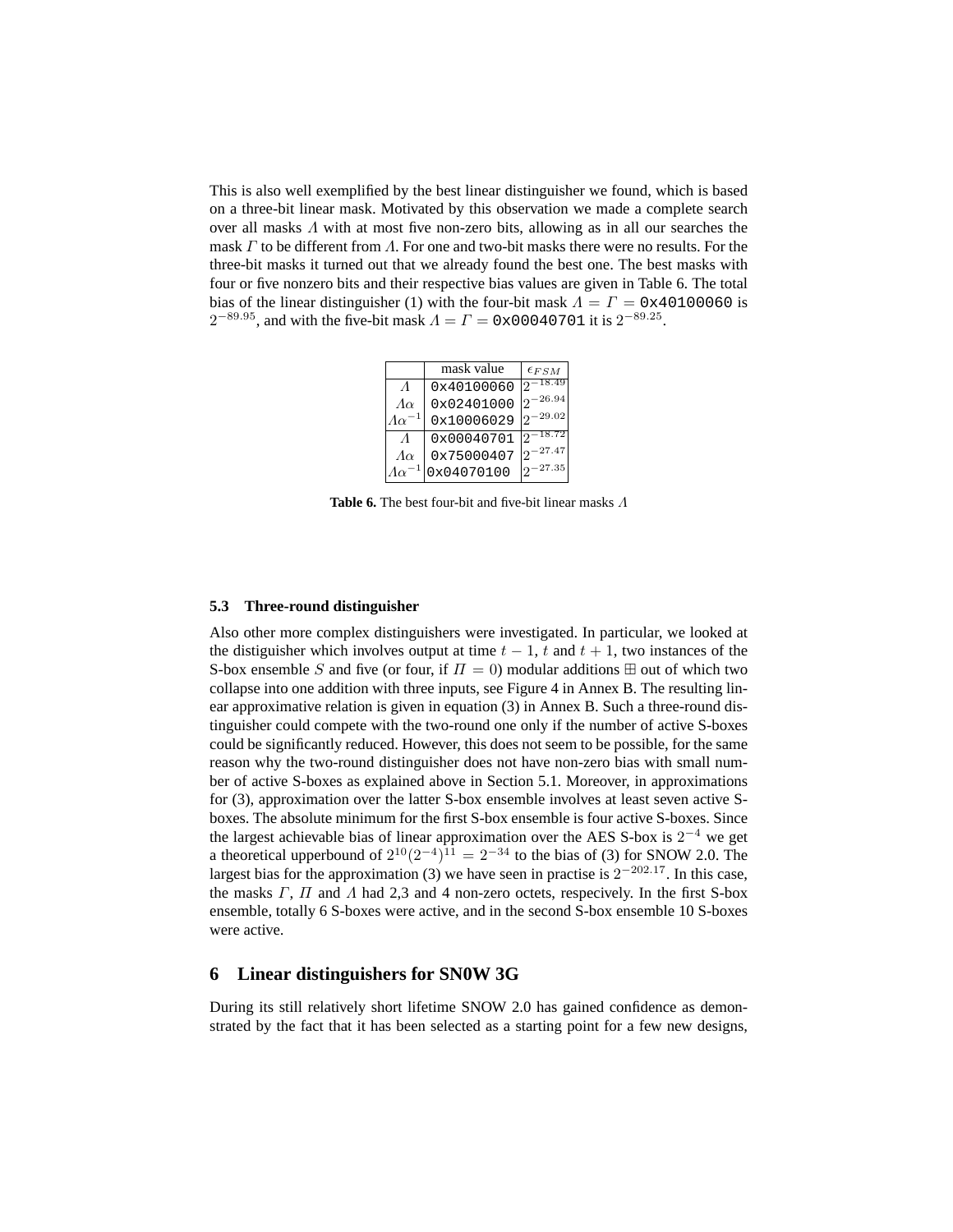see [8]. Most prominently, a draft for a new encryption algorithm for the UMTS system was recently made public in [5]. It is called SNOW 3G in and is depicted in Figure 3. This design preserves all features of SNOW 2.0, e.g.  $S1 = S$ , but adds a third register  $R3$  to the FSM and a transform denoted by  $S2$ . The function  $S2$  has been selected to strengthen the FSM against algebraic cryptanalysis as response to the concerns expressed in [1, 5].



**Fig. 3.** SNOW 3G

The first, later rejected, choice for S2 was a non-bijective 32-to-32-bit S-box [4]. It was constructed from a single eight-to-one bit Boolean function  $V8$  by selecting for each output bit a set of eight input bits. Then the output bit value is computed from the selected input bits using  $V8$ . The input sets are selected in such a way that any two sets has at most three bits in common. The Boolean function  $V8$  is not balanced, hence  $S2$ is not a bijection.

The simplest distinguisher for this version of SNOW 3G is obtained by using linear masking over two and half rounds of the FSM and it is depicted in Figure 5. The linear approximate relation is the same as in (1). In addition to the linear distinguisher depicted in Figure 2 it involves approximations over S2, where the input mask is all-zero. The mask search is very similar to the two round distinguisher for SNOW 2.0. We just need to add the bias of approximation over  $S2$  to it. Hence it is no surprise that the best  $\Lambda$ ,  $Γ$  pair we found for this distinguisher is the same as for SNOW 2.0, that is,  $Λ = Γ$  $0 \times 00018001$ . The total bias of the linear approximation of Figure 5 is  $2^{-137.01}$ .

In the final version of SNOW 3G the transformation  $S2$  is otherwise identical to  $S1$ but the AES S-box is replaced by a bijective mapping derived from a Dickson polyno-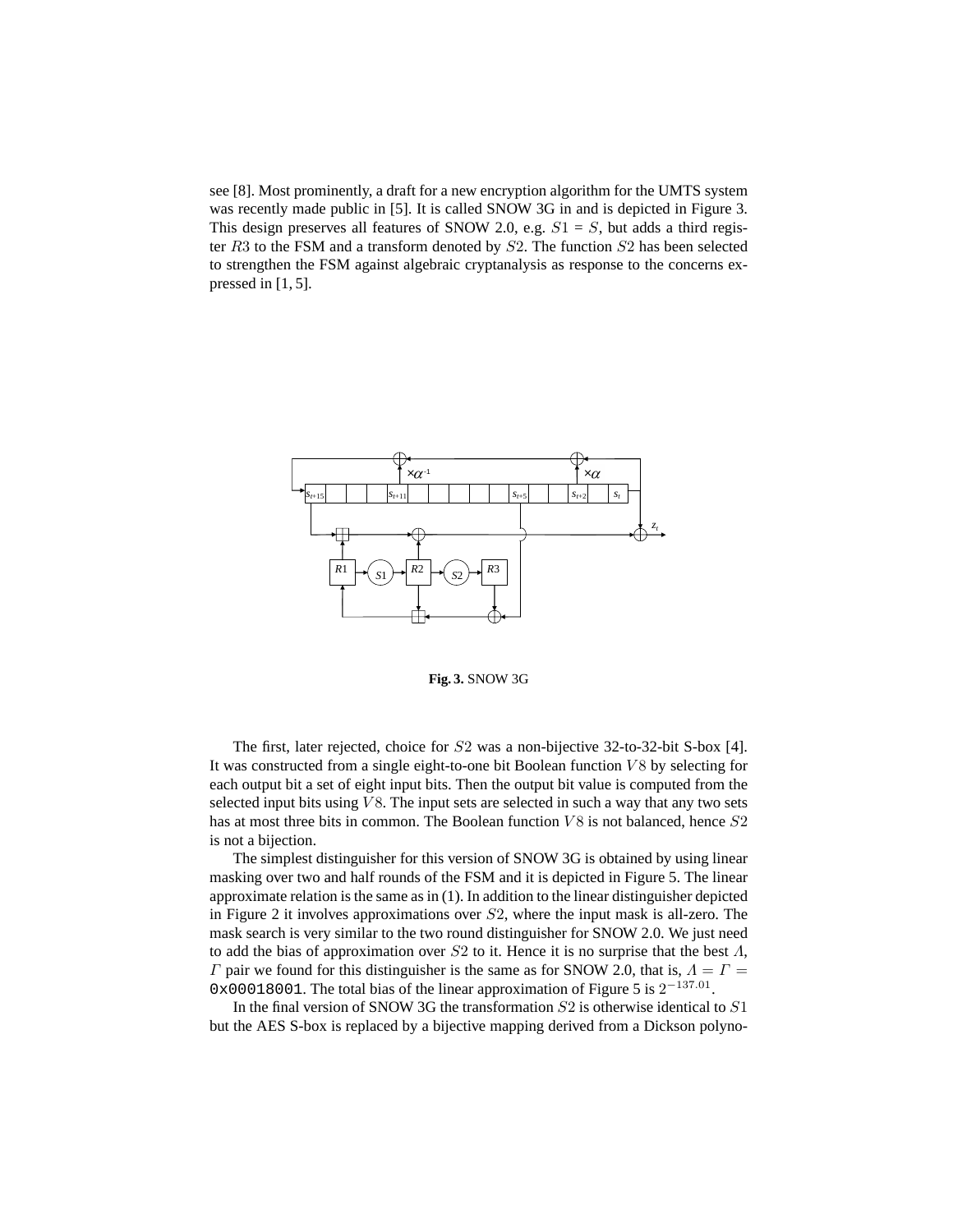mial. This S-box has maximum linear bias of  $2^{-3}$ . A three-round linear distinguisher for SNOW 3G is depicted in Figure 6. We showed in Section 5.3 that the minimum number of S-boxes in the approximations over S2 is at least seven. The same holds for the second instance of S1. However, the input and output masks of the first instance of S1 are not modified by  $\alpha$  or  $\alpha^{-1}$ . Nevertheless, at least four active S-boxes are needed. Hence there are always at least eleven active AES S-boxes and seven active  $S2$  S-boxes, giving an upper bound of  $2^{17}(2^{-4})^{11}(2^{-3})^7 = 2^{-48}$  to the bias of any three-round linear approximation of SNOW 3G. This bound is not tight. The true bias values will most likely be significantly reduced due to the biases of linear approximations over the modular additions.

# **7 Conclusions**

It is well known that the Piling Up Lemma cannot be applied to combine linear approximations over consecutive functions in cipher constructions unless there is some evidence that the output from the first function is practically independent of the input to the second function. We showed that in [11] the Piling Up Lemma was used in case where the output from the first function is identical to the input to the second function. We showed not only how to compute correctly the estimates of the bias values but also implemented wide mask searches to find new and significantly stronger distinguishers that escaped the searches by Watanabe et al.

Some mask searches that were limited to certain types of linear masks failed to produce any results with non-zero bias. For example, we could demonstrate that it is impossible to significantly reduce the number of active S-boxes when approximating over the S-box ensemble  $S$  of SNOW 2.0. The same holds to other more complex distinguishers of SNOW 2.0 as well as to the recently presented new SNOW variant SNOW 3G, and is preserved as long as the feedback polynomial does not have a low degree multiple, which is a trinomial or a four-term polynomial with only two different coefficients. This gives some evidence about the strength of the SNOW design against cryptanalysis using the linear masking method.

## **Acknowledgements**

We wish to thank Jukka Valkonen for implementing all mask searches needed to complete this work and the Krypto project of the Finnish Defence Forces for making it possible. We also wish to thank Emilia Käsper for providing optimised implementations of some specific parts. Finally, we owe many thanks to the members of the SAGE group, and to Matt Robshaw, in particular, for invaluable discussions.

# **References**

1. Olivier Billet and Henri Gilbert. Resistance of SNOW 2.0 against algebraic attacks. In *CT-RSA 2005*, pages 19–28, 2004.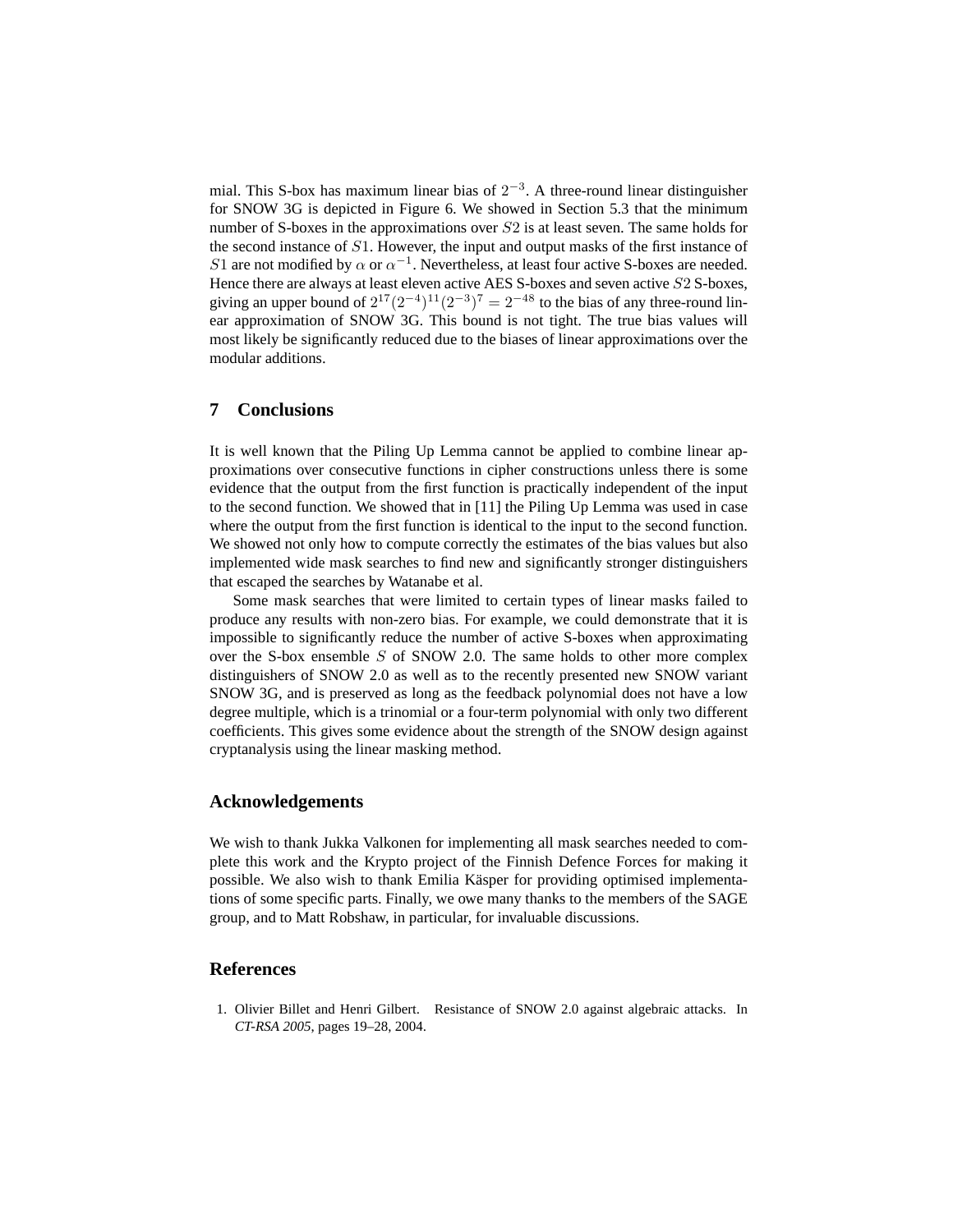- 2. Don Coppersmith, Shai Halevi, and Charanjit Jutla. Cryptanalysis of stream ciphers with linear masking. In *Advances in Cryptology - Crypto 2002, LNCS 2442, Springer-Verlag* , pages 515–532, 2002.
- 3. Patrick Ekdahl and Thomas Johansson. A new version of the stream cipher SNOW. In *Selected Areas in Cryptography, SAC 2002, LNCS 1233, Springer-Verlag* , pages 37–46, 2002.
- 4. ETSI/SAGE. Specification of the 3GPP confidentiality and integrity algorithms UEA2 & UIA2. Document 2: SNOW 3G specification, draft version 0.5, August 2005. http://www.3gpp.org/ftp/tsg\_sa/WG3\_Security/TSGS3\_40\_ Slovenia/Docs/S3-050579%20.zip.
- 5. ETSI/SAGE. Specification of the 3GPP confidentiality and integrity algorithms UEA2 & UIA2. Document 5: Design and evaluation report, version: 1.0 http: //www.3gpp.org/ftp/tsg\_sa/WG3\_Security/TSGS3\_42\_Bangalore/ Docs/S3-060180.zip.
- 6. Mitsuru Matsui. Linear Cryptanalysis Method for DES Cipher. In *Advances in Cryptology, Eurocrypt 1993, LNCS 765, Springer-Verlag* , pages 386–397, 1994.
- 7. Alexander Maximov and Thomas Johansson. Fast Computation of Large Distributions and Its Cryptographic Applications. In *Asiacrypt 2005, LNCS 3788, Springer-Verlag* , pages 313–332, 2005.
- 8. ECRYPT NoE. eSTREAM, the ECRYPT stream cipher project, 2005. http://www. ecrypt.eu.org/stream/.
- 9. Kaisa Nyberg. Correlation theorems in cryptanalysis. *Discrete Applied Mathematics*, pages 177–188, 111 2001.
- 10. Johan Wallén. Linear Approximations of Addition Modulo 2<sup>n</sup>. In *Fast Software Encryption*, *FSE 2003, LNCS 2887, Springer-Verlag* , pages 261–273, 2003.
- 11. Dai Watanabe, Alex Biryukov, and Christophe De Canniere. A Distiguishing Attack of ` SNOW 2.0 with Linear Masking Method. In *Selected Areas in Cryptography, SAC 2003, LNCS 3006, Springer-Verlag* , pages 222–233, 2004.

# **A Linear Approximation of Addition Modulo** 2 n

### **A.1 Notation**

We identify the integers in  $\{0, \ldots, 2^n - 1\}$  with the vectors in  $\mathbf{F}_2^n$  by the natural correspondence that identifies the integer whose binary expansion is  $\sum_{i=0}^{n-1} a_i 2^i$  with the vector  $(a_{n-1},...,a_1,a_0)$ . Given k n-bit integers  $x^{(h)}$ ,  $h = 1,...,k$ , the sum  $(x^{(1)} + \cdots + x^{(k)})$  mod  $2^n$  carries over to a function from  $(\mathbf{F}_2^n)^k$  to  $\mathbf{F}_2^n$ . Addition in  $\mathbf{F}_2$  and  $\mathbf{F}_2^n$  is always denoted by  $\oplus$ .

For vectors  $x = (a_{n-1}, \ldots, a_0)$  and  $y = (b_{n-1}, \ldots, b_0) \in \mathbf{F}_2^n$ , let  $x \cdot y$  denote the standard inner product  $x \cdot y = a_{n-1}b_{n-1} \oplus \cdots \oplus a_0b_0$ . For k tuples of vectors in  $\mathbf{F}_2^n$ ,  $x^{(1)}, \ldots, x^{(k)}$  and  $y^{(1)}, \ldots, y^{(k)}$ , we set  $(x^{(1)}, \ldots, x^{(k)}) \cdot (y^{(1)}, \ldots, y^{(k)}) =$  $x^{(1)} \cdot y^{(1)} \oplus \cdots \oplus x^{(k)} \cdot y^{(k)}$ . A linear approximation of the sum modulo  $2^n$  with k inputs is an approximate relation of the form

$$
u \cdot (x^{(1)} \boxplus \cdots \boxplus x^{(k)}) = (x^{(1)}, \ldots, x^{(k)}) \cdot (w^{(1)}, \ldots, w^{(k)})
$$

where  $u \in \mathbf{F}_2^n$  and  $w^{(h)} \in \mathbf{F}_2^n$ ,  $h = 1, \dots, k$  are the mask vectors. The strength of the approximation is measured by the correlation

$$
cor(u; w^{(1)}, \dots, w^{(k)})
$$
  
=  $2\mathbf{Pr}[u \cdot (x^{(1)} \boxplus \dots \boxplus x^{(k)}) = (x^{(1)}, \dots, x^{(k)}) \cdot (w^{(1)}, \dots, w^{(k)})] - 1,$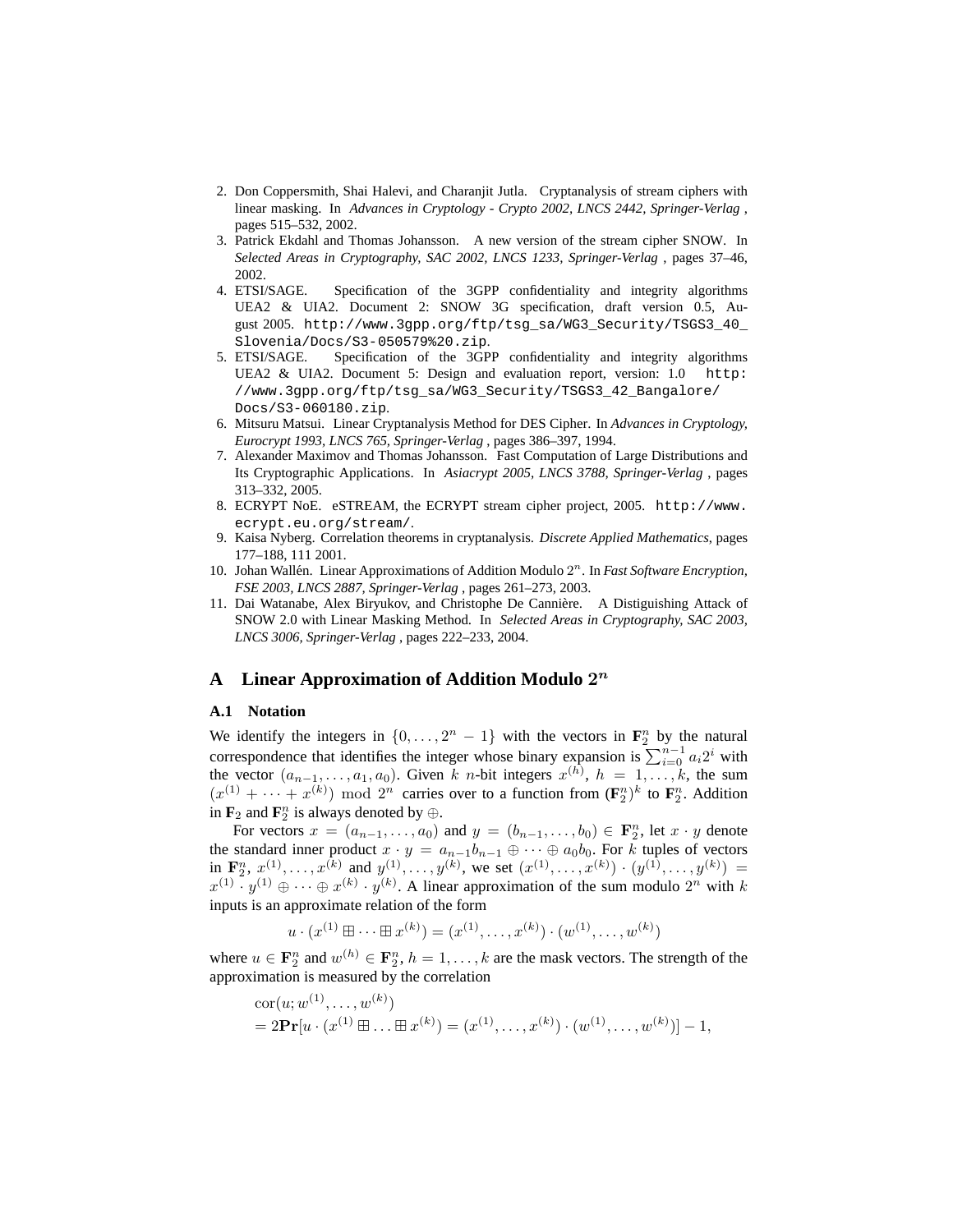where the probability is taken over uniformly distributed  $x^{(1)}, \ldots, x^{(k)}$ .

#### **A.2 Linear representation**

We will derive a linear representation for the correlation of linear approximations of addition modulo  $2<sup>n</sup>$ . Towards this end, we write the linear approximation with mask vectors  $u = (u_{n-1}, \ldots, u_0)$  and  $w^{(1)}, \ldots, w^{(k)}$ , where  $w^{(h)} = (w_{n-1}^{(h)}, \ldots, w_0^{(h)})$ , as a word  $z_{n-1} \ldots z_1$ ,  $z_0$  over the alphabet  $\{0, \ldots, 2^{k+1} - 1\}$ , where  $z_i = u_i 2^k + ...$  $\sum_{h=1}^{k} w_i^{(h)} 2^{h-1}$ . We will then show that there are  $2^{k+1} k \times k$  matrices over rationals, a row vector  $L$  and a column vector  $C$  such that

$$
cor(u; w^{(1)}, \dots, w^{(k)}) = LA_{z_{n-1}} \dots A_{z_1} A_{z_0} C,
$$

for all n and all linear approximations  $(u; w^{(1)}, \dots, w^{(k)})$  of addition modulo  $2^n$  of k *n*-bit integers. We say that the matrices  $\hat{L}$ ,  $A_r$ ,  $r = 0, \dots, 2^{k+1} - 1$ , and  $C$  form a linear representation of the correlation with dimension  $k$ .

For a vector  $x \in \mathbf{F}_2^n$  (or integer  $x \in \{0, \ldots, 2^n - 1\}$ ), we let  $w_H(x)$  denote the Hamming weight of x, that is,  $w_H(x)$  is a non-negative integer less than or equal to n, which is the number of non-zero components of  $x$ .

**Theorem 1.** Let  $k > 1$  be a fixed integer. Let L be the row vector of dimension k with *all entries equal to 1, and let* C *be the column vector of dimension* k *with a single 1 in row 0 and zero otherwise. Let*  $A_0, \ldots, A_{2^{k+1}-1}$  *be the*  $k \times k$  *matrices* 

$$
(A_r)_{d,c} = 2^{-k} (|\{x \in \mathbf{F}_2^k : u \cdot g(x,c) = x \cdot v, f(x,c) = d\}| - |\{x \in \mathbf{F}_2^k : u \cdot g(x,c) \neq x \cdot v, f(x,c) = d\}|),
$$

*where*

$$
r = u2^{k} + \sum_{h=1}^{k} v_h 2^{h-1}, \ v = (v_1, \dots, v_k), \ x = (x_1, \dots, x_k),
$$
  
\n
$$
c, d \in \{0, \dots, k-1\},
$$
  
\n
$$
f: \{0, \dots, k-1\}^{2} \to \{0, \dots, k-1\}, f(x, c) = \lfloor (w_H(x) + c)/2 \rfloor,
$$
  
\n
$$
g: \{0, \dots, k-1\}^{2} \to \{0, 1\}, g(x, c) = (w_H(x) + c) \text{ mod } 2.
$$

Let  $n \geq 1$  be an integer and let  $(u; w^{(1)}, \ldots, w^{(k)})$  be a linear approximation of *addition modulo*  $2^n$  *with k inputs. Let*  $z = z_{n-1} \ldots z_1$ ,  $z_0$  *be the word associated with the approximation. We then have*

$$
cor(u; w^{(1)}, \dots, w^{(k)}) = LA_{z_{n-1}} \cdots A_{z_1} A_{z_0} C.
$$

Note that the functions  $f$  and  $g$  are the carry and sum functions for the basic schoolbook method for adding  $k$  integers in binary.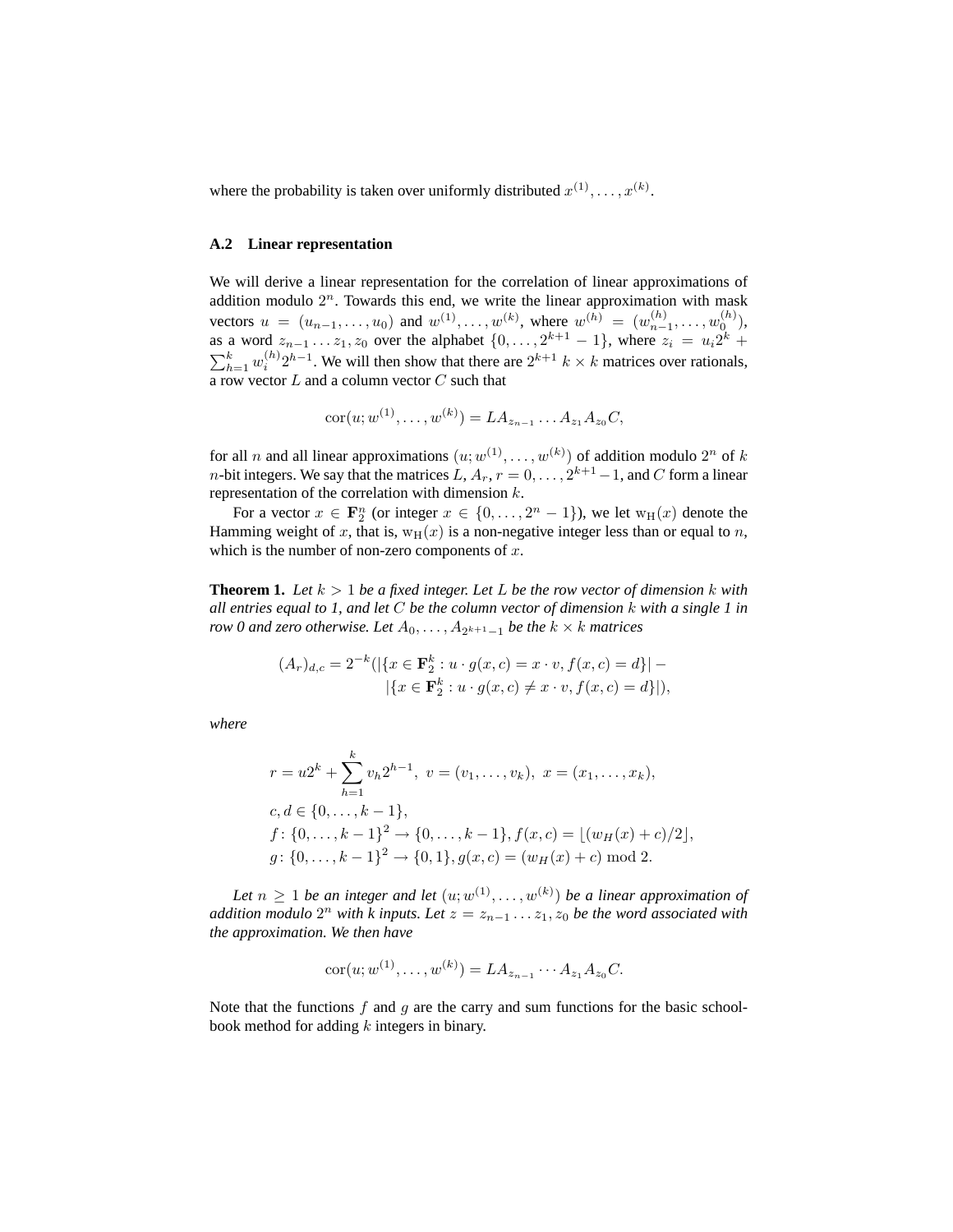*Proof.* We denote by  $(x^{(1)},...,x^{(k)})$  the *n*-bit integers that are added modulo  $2^n$ . We use the simple school-book method. We set the first carry bit  $c_0 = 0$ . Then the carries  $c_i$  and the sum bits  $s_i$  at each step  $i = 0, \ldots, n - 1$  are computed as follows

$$
s_i = g((x_i^{(1)}, \dots, x_i^{(k)}), c_i),
$$
  

$$
c_{i+1} = f((x_i^{(1)}, \dots, x_i^{(k)}), c_i)
$$

We set  $b_0 = 0$  and, for all  $j = 1, \ldots, n$ , let

$$
b_j = \bigoplus_{i=0}^{j-1} (u_i s_i \oplus w_i^{(1)} x_i^{(1)} \oplus \cdots \oplus w_i^{(k)} x_i^{(k)}).
$$

Let  $P(z, j)$  be the column vector

$$
P(z,j)_c = \mathbf{Pr}[b_j=0,c_j=c] - \mathbf{Pr}[b_j=1,c_j=c]
$$

for  $j = 0, \ldots, n$  and  $c = 0, \ldots, k - 1$ . Let  $M(z, i)$  be the  $k \times k$  matrix

$$
M(z, i)_{d,c} = \mathbf{Pr}[(u_i s_i \oplus w_i^{(1)} x_i^{(1)} \oplus \dots \oplus w_i^{(k)} x_i^{(k)}) = 0 \text{ and } c_{i+1} = d | c_i = c] - \mathbf{Pr}[(u_i s_i \oplus w_i^{(1)} x_i^{(1)} \oplus \dots \oplus w_i^{(k)} x_i^{(k)}) = 1 \text{ and } c_{i+1} = d | c_i = c],
$$

for  $i = 0, \ldots, n - 1$ . Then we have

$$
\sum_{c=0}^{k-1} M(z,i)_{d,c} P(z,i)_c = P(z,i+1)_d,
$$

and thus

$$
P(z, i + 1) = M(z, i)P(z, i).
$$

Note that

$$
P(z,0)_0 = \mathbf{Pr}[b_0 = 0, c_0 = 0] - \mathbf{Pr}[b_0 = 1, c_0 = 0] = 1, \text{ and}
$$
  

$$
P(z,0)_c = \mathbf{Pr}[b_0 = 0, c_0 = c] - \mathbf{Pr}[b_0 = 1, c_0 = c] = 0, \text{ for } c \neq 0.
$$

At the other end we have

$$
LP(z, n) = \sum_{c=0}^{k-1} (\mathbf{Pr}[b_n = 0, c_n = c] - \mathbf{Pr}[b_n = 1, c_n = c])
$$
  
=  $\mathbf{Pr}[b_n = 0] - \mathbf{Pr}[b_n = 1] = \text{cor}(u; w^{(1)}, \dots, w^{(k)})$ 

as desired. Since  $A_{z_i} = M(z, i)$ , it follows that

$$
cor(u; w^{(1)}, \dots, w^{(k)}) = LA_{z_{n-1}} \cdots A_{z_1} A_{z_0} C.
$$

 $\Box$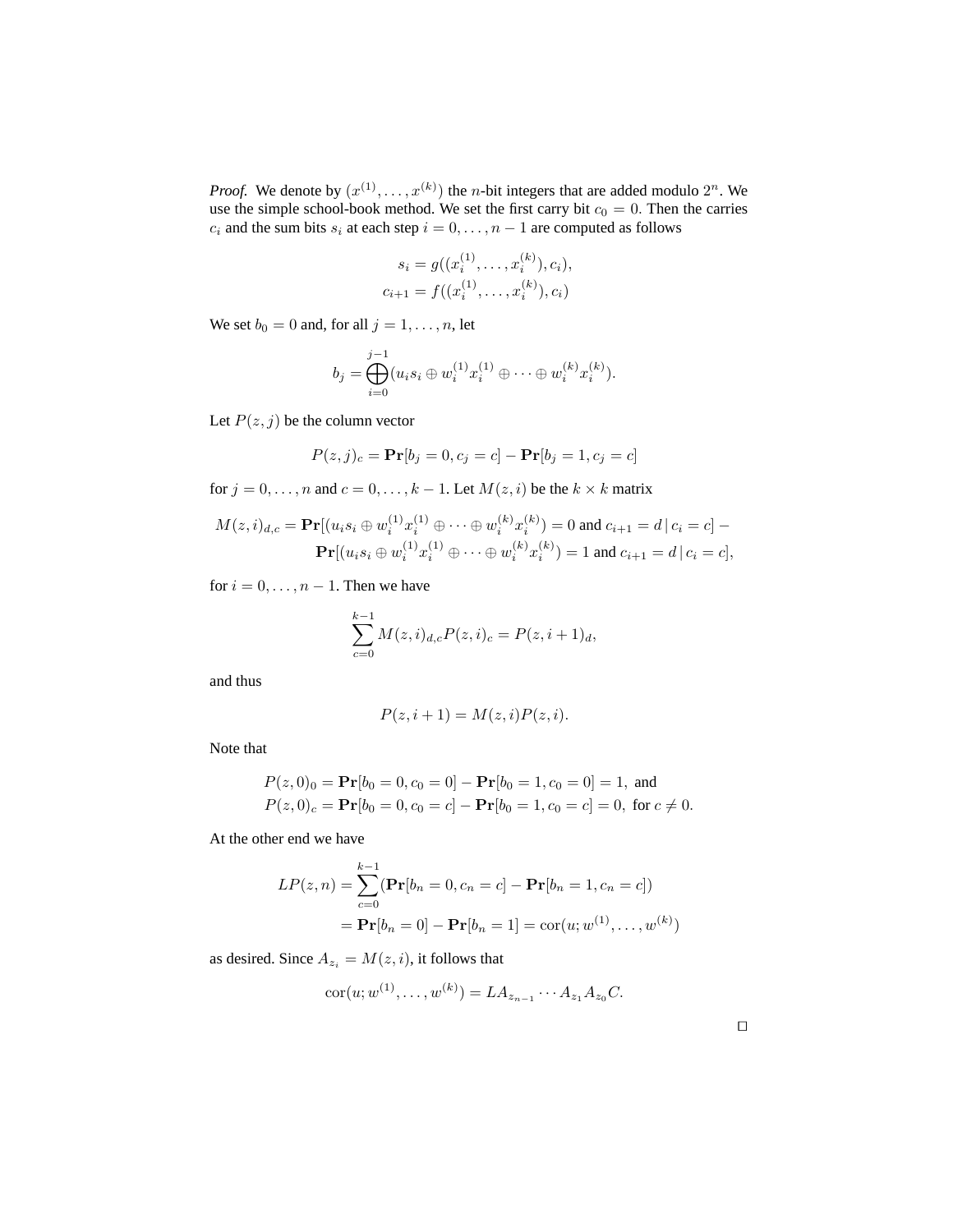The correlation of a linear approximation of addition modulo  $2^n$  with  $k$  inputs can thus be computed by doing n multiplications of a  $k \times k$  matrix and a column vector, and  $n$  additional additions. For a fixed  $k$ , this is a linear -time algorithm, and for small k efficient in practice. Note that the number of matrices to be stored in memory is  $2^{k+1}$ . We remark that an analogous method can be used to compute the differential probability of addition modulo  $2^n$  with k inputs.

Using Theorem 1 we get the following matrices for  $k = 3$ .

$$
A_0 = \frac{1}{8} \begin{pmatrix} 4 & 1 & 0 \\ 4 & 6 & 4 \\ 0 & 1 & 4 \end{pmatrix},
$$
  
\n
$$
A_1 = A_2 = A_4 = -A_8 = \frac{1}{8} \begin{pmatrix} 2 & 1 & 0 \\ -2 & 0 & 2 \\ 0 & -1 & -2 \end{pmatrix},
$$
  
\n
$$
A_3 = A_5 = A_6 = -A_9 = -A_{10} = -A_{12} = \frac{1}{8} \begin{pmatrix} 0 & 1 & 0 \\ 0 & -2 & 0 \\ 0 & 1 & 0 \end{pmatrix},
$$
  
\n
$$
A_7 = -A_{11} = -A_{13} = -A_{14} = \frac{1}{8} \begin{pmatrix} -2 & 1 & 0 \\ 2 & 0 & -2 \\ 0 & -1 & 2 \end{pmatrix},
$$
 and  
\n
$$
A_{15} = \frac{1}{8} \begin{pmatrix} 4 & -1 & 0 \\ 4 & -6 & 4 \\ 0 & -1 & 4 \end{pmatrix}.
$$

### **A.3 Searching for masks for a given correlation**

In this section, we briefly describe the method used to search for all relevant masks for addition modulo  $2^n$  with two inputs. Using Theorem 1, we get a linear representation  $L'$ ,  $A'_0$ , ...,  $A'_7$ , C of dimension 2 for the correlation of linear approximations of addition modulo  $2^n$  with two inputs. The matrix  $A'_0$  has the Jordan form  $\text{diag}(1,1/2) = H_2 A_0 H_2^{-1}$ , where  $H_2 = \begin{pmatrix} 1 & 1 \\ 1 & -1 \end{pmatrix}$  is the 2×2 Hadamard matrix. We get a new linear representation by making the change of basis  $L = R'H_2^{-1}$ ,  $A_i = H_2A_iH_2^{-1}$ and  $C = H_2 C'$ . This gives the matrices  $L = (1\ 0), C = (1\ 1)^t$ ,

$$
A_0 = \frac{1}{2} \begin{pmatrix} 2 & 0 \\ 0 & 1 \end{pmatrix}, \quad A_1 = A_2 = -A_4 = \frac{1}{2} \begin{pmatrix} 0 & 0 \\ 1 & 0 \end{pmatrix},
$$
  

$$
A_7 = \frac{1}{2} \begin{pmatrix} 0 & 2 \\ 1 & 0 \end{pmatrix}, \quad -A_3 = A_5 = A_6 = \frac{1}{2} \begin{pmatrix} 0 & 0 \\ 0 & 1 \end{pmatrix}.
$$

Let  $e_0 = (1\ 0)$  and  $e_1 = (0\ 1)$ . Then  $e_0 A_0 = e_0$ ,  $e_0 A_7 = e_1$ ,  $e_0 A_i = 0$  for  $i \neq 0, 7$ ,  $e_1A_0 = e_1A_5 = e_1A_6 = \frac{1}{2}e_1, e_1A_1 = e_1A_2 = e_1A_7 = \frac{1}{2}e_0, e_1A_3 = -\frac{1}{2}e_1$  and  $e_1A_4 = -\frac{1}{2}e_0$ . It follows that the computation of  $LA_{w_{n-1}} \cdots A_{w_0}C$  by multiplication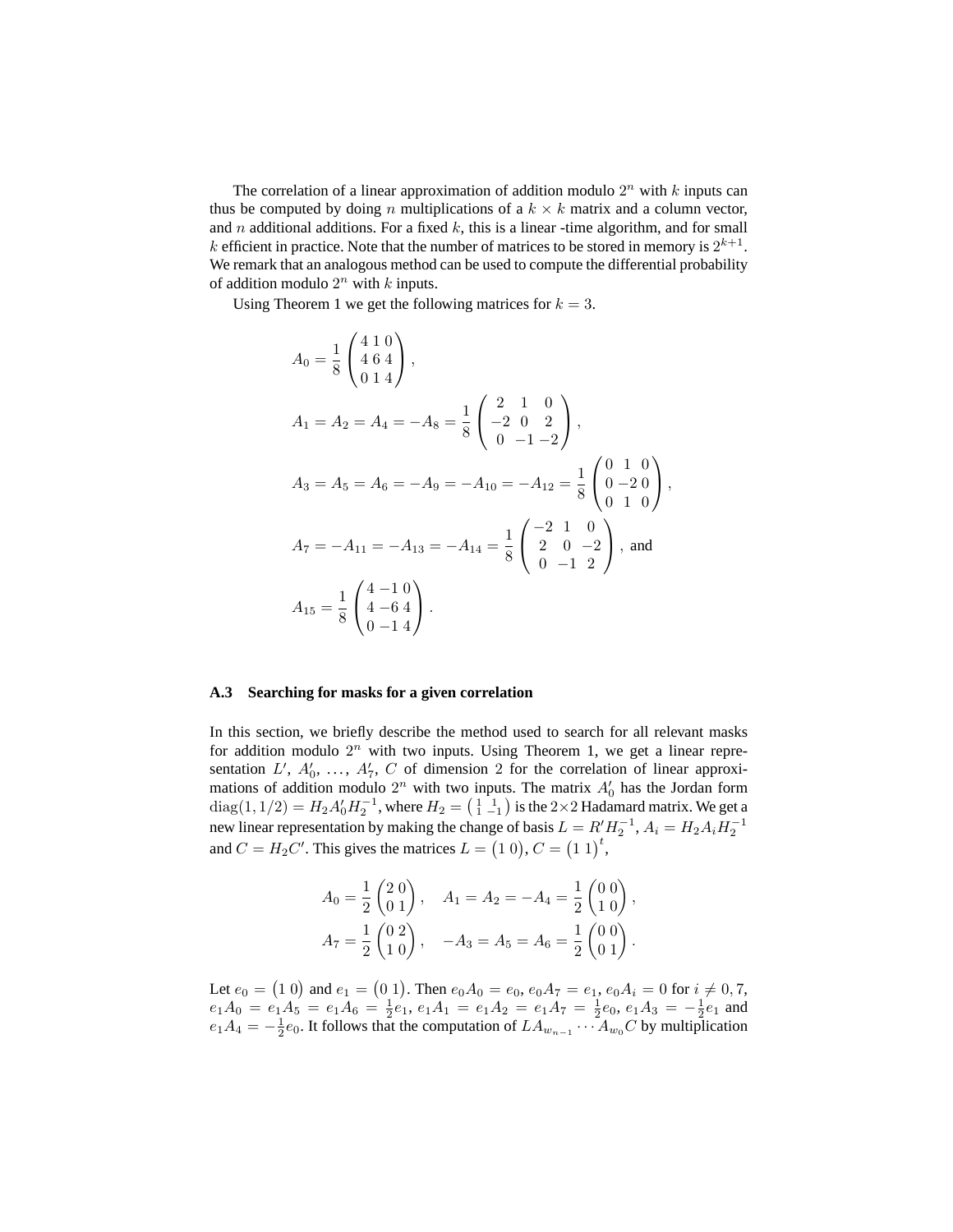from left to right can be described by the following automaton.



When reading  $w$  from left to right, if the automaton ends up in state  $0, L A_{w_{n-1}} \cdots A_{w_0} C = 0$ 0. If the automaton ends up in state  $e_0$  or  $e_1$ ,  $LA_{w_{n-1}} \cdots A_{w_0}C = \pm 2^{-k}$ , where k is the number of transitions marked by a solid arrow, and the sign is determined by the number of occurrences of  $\{3, 4\}$ :  $LA_{w_{n-1}} \cdots A_{w_0}C > 0$  if and only if the number of occurrences is even. For example, when  $w = 73620_8$ , we have the state transitions

$$
(e_0) \xrightarrow{\tau} (e_1) \xrightarrow{3} (e_1) \xrightarrow{6} (e_1) \xrightarrow{2} (e_0) \xrightarrow{0} (e_0)
$$

and thus  $LA_7A_3A_6A_2A_0 = -2^{-3}$ . Clearly,  $LA_{w_{n-1}} \cdots A_{w_0}C = 0$  if and only if w matches the regular expression

$$
(0+7(0+3+5+6)*(1+2+4+7))^*(1+2+3+4+5+6)\Sigma^*,
$$

where  $\Sigma = 0 + 1 + \cdots + 7$ .

Let  $S^0(n, k)$  and  $S^1(n, k)$  denote the formal languages

$$
S^{0}(n,k) = \{w \mid |w| = n, e_{0}A_{w_{n-1}}\cdots A_{w_{0}} = \pm 2^{-k}e_{0}\}
$$
 and  

$$
S^{1}(n,k) = \{w \mid |w| = n, e_{0}A_{w_{n-1}}\cdots A_{w_{0}} = \pm 2^{-k}e_{1}\}
$$

for  $n > 0$ . Then  $S^0(n, k) + S^1(n, k)$  is the set of words of length  $n > 0$  corresponding to linear approximations of addition with two inputs that have correlation  $\pm 2^{-k}$ . The languages are clearly given recursively by (juxtaposition denotes concatenation, and  $+$ denotes union)

$$
S^{0}(n,k) = S^{0}(n-1,k)0 + S^{1}(n-1,k-1)(1+2+4+7)
$$
 and  

$$
S^{1}(n,k) = S^{0}(n-1,k)7 + S^{1}(n-1,k-1)(0+3+5+6)
$$

for all  $0 \le k < n$ . The base cases are  $S^{0}(1,0) = 0$  and  $S^{1}(1,0) = 7$ . If  $k < 0$  or  $k \ge n, S^{0}(n,k) = S^{1}(n,k) = \emptyset.$ 

These recursive descriptions immediately give an efficient algorithm for finding all input and output masks for addition with a given correlation. Moreover, one or two of the three masks can optionally be fixed. Using generating functions, it is also straightforward to determine the distribution of the correlation coefficients—that is, count the number of input/output masks with a given correlation. These results where proved using different methods in [10].

Unfortunately, there does not seem to be any simple way to obtain the same results for addition with three inputs, since it seems impossible to obtain an equally simple linear representation with a change of basis.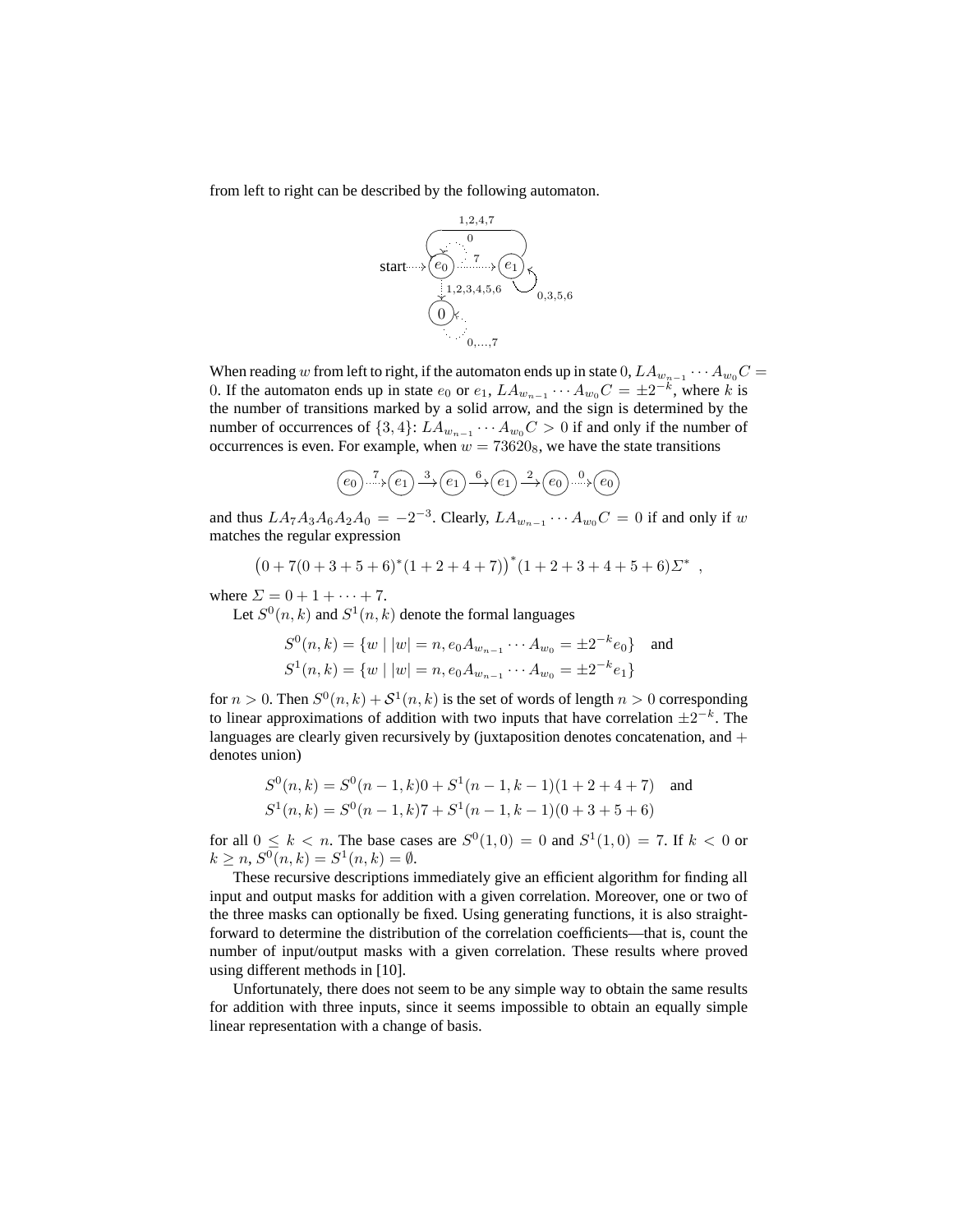# **B Other linear distinguishers—figures and equations**

### **B.1 A three-round linear distinguisher for SNOW 2.0**

A three-round linear distinguisher for SNOW 2.0 is depicted in Figure 4 and the corresponding linear approximate relation is given by equation (3).



**Fig. 4.** Linear masking of SNOW 2.0 over three rounds

$$
\Gamma \cdot (z_{t+15} \oplus z_{t+1}) \oplus \Gamma \alpha \cdot z_{t-1} \oplus \Gamma \alpha^{-1} \cdot z_{t+10} \oplus \n\Pi \cdot (z_{t+16} \oplus z_{t+2}) \oplus \Pi \alpha \cdot z_t \oplus \Pi \alpha^{-1} \cdot z_{t+11} \oplus \n\Lambda \cdot (z_{t+17} \oplus z_{t+3}) \oplus \Lambda \alpha \cdot z_{t+1} \oplus \Lambda \alpha^{-1} \cdot z_{t+12} = 0.
$$
\n(3)

### **B.2 A two-and-half-round linear distinguisher for SNOW 3G with non-bijective**  $\boldsymbol{S2}$

In this distinguisher it is assumed that the linear masking by  $\Lambda$  of the output from  $S2$ is approximated by zero, see Figure 5. Then the linear approximate relation of this distinguisher is identical to (1).

### **B.3 A three-round linear distinguisher for SNOW 3G**

The resulting linear approximate relation involving keystream terms  $z_i$  only, is the same as (3). This can be seen as follows. Let  $x$  denote the input to the first (in time) instance of  $S1$ , y denote the input to  $S2$ , and w the input to the second instance of  $S1$ . In addition to the mask values given in Figure 6 we denote by  $\Delta$  and  $\Psi$  the input and output masks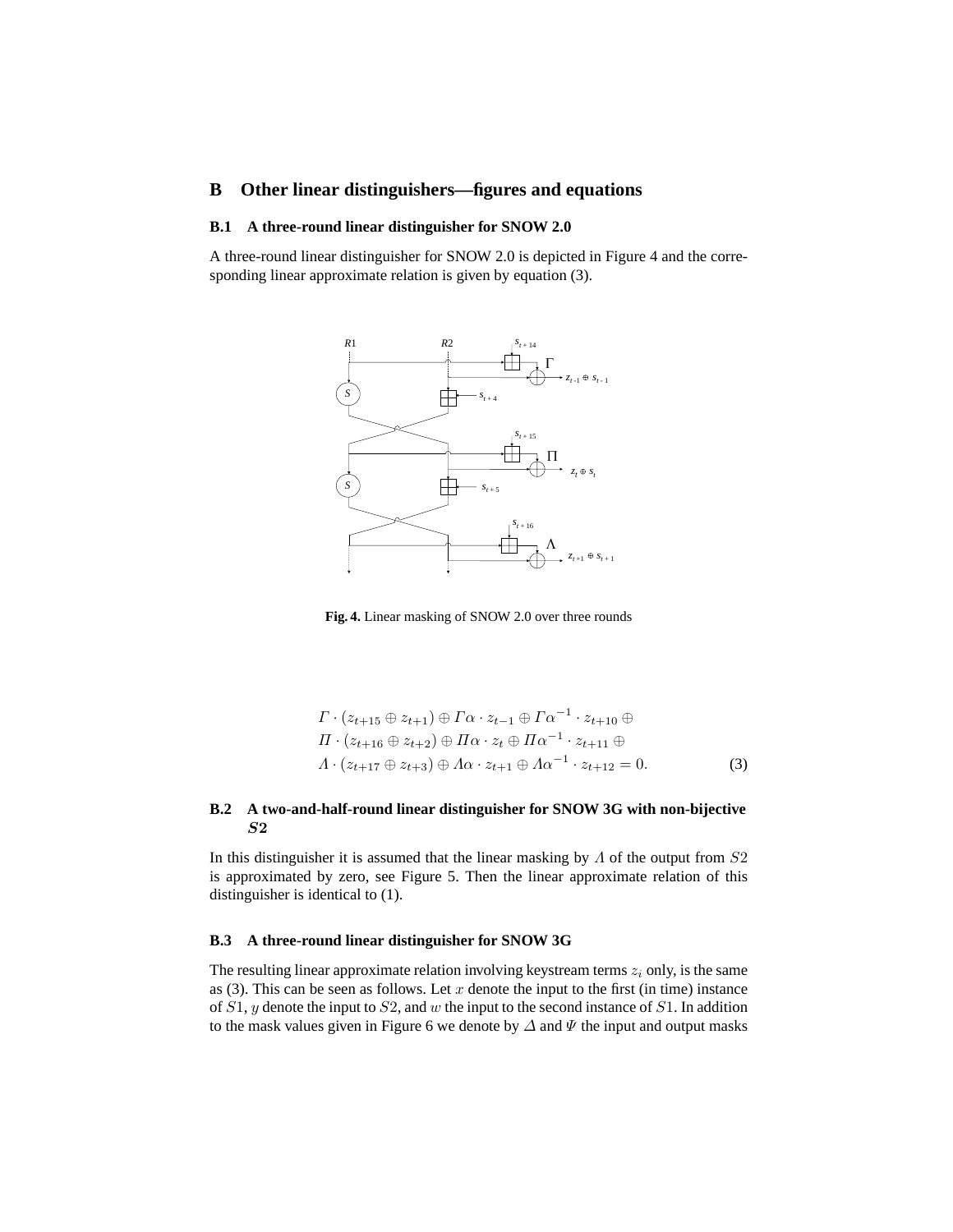

**Fig. 5.** Linear masking of SNOW 3G with non-bijective S2

for the first S1,  $\Theta$  the input mask to the second S1, and finally, by  $\Sigma_1$ ,  $\Sigma_2$  and  $\Sigma_3$ the three masks used to mask  $s_{t+14}$ ,  $s_{t+15}$  and  $s_{t+16}$ , respectively. Then we have the following approximate relations:

$$
\Psi \cdot S1(x) = \Delta \cdot x \tag{4}
$$
\n
$$
\Phi \cdot S2(y) = \Gamma \cdot y
$$
\n
$$
\Lambda \cdot S1(w) = \Theta \cdot w
$$
\n
$$
\Gamma \cdot (s_{t+14} \boxplus x) = \Sigma_1 \cdot s_{t+14} \oplus \Delta \cdot x
$$
\n
$$
\Pi \cdot (s_{t+15} \boxplus w) = \Sigma_2 \cdot s_{t+15} \oplus \Theta \cdot w
$$
\n
$$
\Lambda \cdot (s_{t+16} \boxplus S1(x) \boxplus (s_{t+5} \oplus S2(y)))
$$
\n
$$
= \Sigma_3 \cdot s_{t+16} \oplus (\Phi \oplus \Pi) \cdot S1(x) \oplus \Phi \cdot (s_{t+15} \oplus S2(y)).
$$

The three auxiliary variables  $x$ ,  $y$  and  $w$  cancel due to the following three equalities:

$$
x \boxplus s_{t+14} = y \oplus z_{t-1} \oplus s_{t-1}
$$
  
\n
$$
z \boxplus s_{t+15} = S1(x) \oplus z_t \oplus s_{t-1}
$$
  
\n
$$
S1(x) \boxplus (S2(y) \oplus s_{t+5})) \boxplus s_{t+16} = S1(w) \oplus z_{t+1} \oplus s_{t+1}
$$

Then we have:

$$
\Gamma \cdot (z_{t-1} \oplus s_{t-1}) \oplus \Pi \cdot (z_t \oplus s_t) \oplus \Lambda \cdot (z_{t+1} \oplus s_{t+1})
$$
  

$$
\oplus \Sigma_1 \cdot s_{t+14} \oplus \Sigma_2 \oplus s_{t+15} \oplus \Sigma_3 \cdot s_{t+16} \oplus \Phi \cdot s_{t+5} = 0,
$$

or what is the same:

$$
\varGamma:z_{t-1}\oplus\oplus\Pi:z_t\oplus\varLambda\cdot z_{t+1}
$$